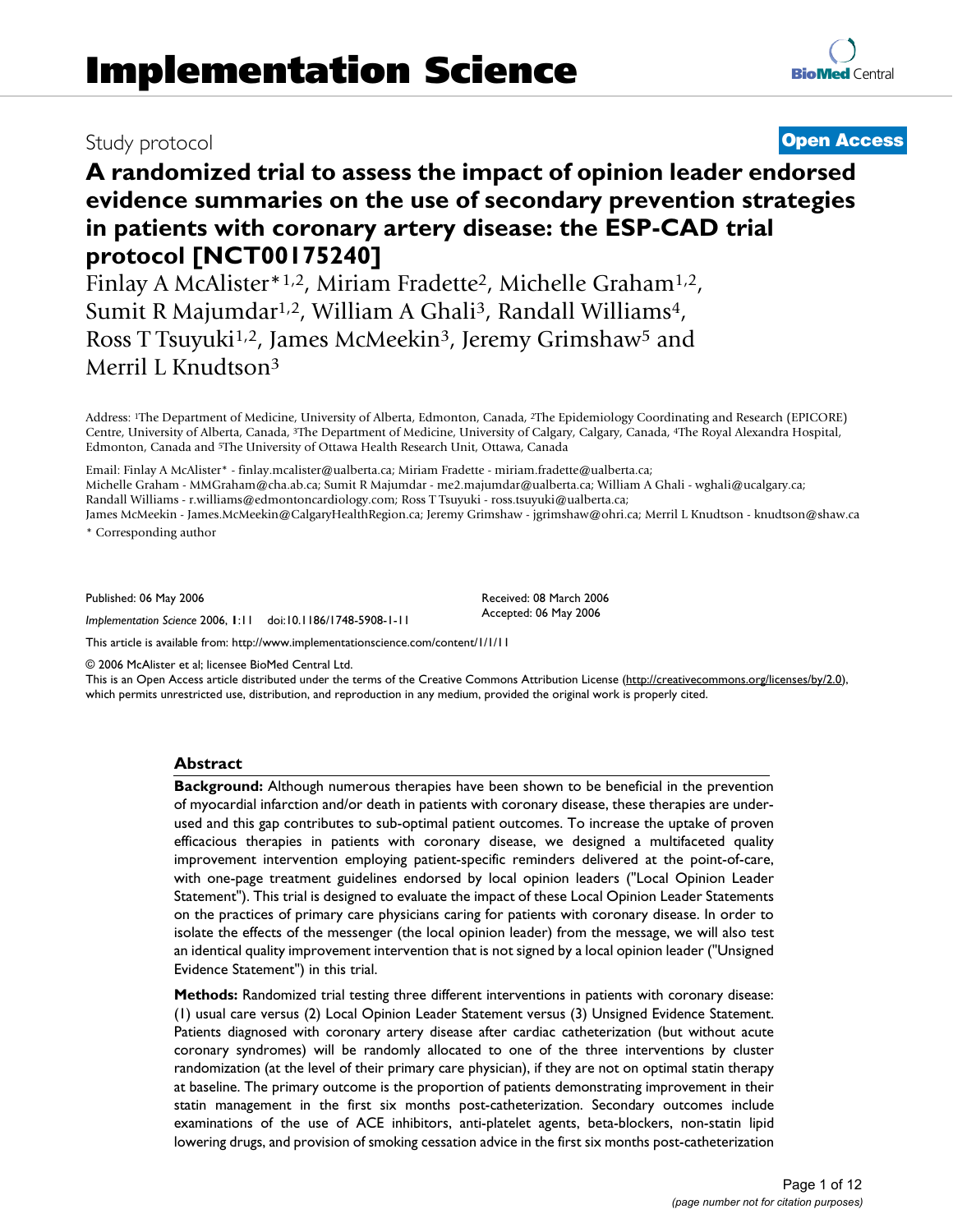in the three treatment arms. Although randomization will be clustered at the level of the primary care physician, the design effect is anticipated to be negligible and the unit of analysis will be the patient.

**Discussion:** If either the Local Opinion Leader Statement or the Unsigned Evidence Statement improves secondary prevention in patients with coronary disease, they can be easily modified and applied in other communities and for other target conditions.

# **Background and rationale**

Coronary artery disease (CAD) leads to substantial morbidity and mortality. Control of the CAD epidemic will require a multifaceted strategy including primary prevention maneuvers – some designed for the general population and some targeting only high-risk individuals, and secondary prevention maneuvers targeted at those with established disease. Many of the risk factors for CAD are modifiable and improving these risk factors has been shown to reduce the subsequent occurrence of myocardial infarction (MI) or death in patients with CAD. In particular, there is strong evidence supporting the following five therapies or maneuvers for secondary prevention in patients with CAD: statins (cholesterol lowering drugs), smoking cessation, antiplatelet agents, beta-blockers, and ACE (angiotensin converting enzyme) inhibitors.

#### *Statins*

Large-scale epidemiologic studies have shown there is a strong, consistent and graded relationship between cholesterol levels and mortality from CAD [1]. A series of 11 randomized trials (Table 1) [2-12] over the past decade have confirmed that initiating statin therapy in patients with CAD reduces the occurrence of vascular events; indeed, the relative risk reductions appear to be independent of baseline cholesterol levels, at least in the range of cholesterols tested in the trials. Two other large trials [13,14] targeted patients for primary prevention of MI and, although they may well have included some patients with occult CAD, are not included in Table 1. The only large statin trial that failed to demonstrate a statistically significant benefit with statin use (ALLHAT-LLT) was likely contaminated by very high rates of statin use in the "control" arm of that trial[15]. A meta-analysis of these trials confirmed that statins are clearly beneficial for secondary prevention in all subgroups of CAD patients, including those with LDL cholesterol levels  $\leq$  2.5 mmol/L and those without prior MI[16].

#### *Smoking cessation*

Cigarette smokers with CAD are at increased risk for MI – relative risks range from 1.4 to 2.2 in cohort studies[1]. There is evidence that smoking cessation lowers the risk of recurrent myocardial infarction by almost 50% within 2 years,[17] and systematic reviews have shown that onetime advice from physicians during routine office visits increases the annual rate of smoking cessation by 2%. Interventions such as bupropion and/or nicotine replacement therapies may also increase cessation rates. [18-20] Patients with symptomatic CAD may be even more receptive to smoking cessation advice, with up to one-third quitting smoking after acute MI[21].

#### *Antiplatelet agents*

The Antithrombotic Trialists' Collaboration[22] included 27 trials in 39,308 patients with a history of MI: metaanalysis of the data confirmed that aspirin conferred a 23% relative reduction in subsequent rates of MI, stroke, or vascular death. This systematic review also included 53 trials in 17,394 patients with CAD but no prior MI: the relative risk reduction with aspirin was 30% for vascular events.

#### *Beta-blockers*

A systematic review of 55 trials in MI survivors demonstrated a convincing survival benefit with beta-blockers (RRR 25%), irrespective of baseline clinical risk factors[23,24]. Although beta-blockers have not been shown to be more efficacious than long-acting calcium-channel blockers or nitrates in those CAD patients without a history of MI (a systematic review of 90 comparative trials)[25], there is some data suggesting that beta-blockers reduce cardiac morbidity and mortality in CAD patients without prior MI. [26-31] Guidelines from the American College of Physicians, the American Heart Association, and the American College of Cardiology recommend the use of beta-blockers as first-line therapy for angina in patients without contraindications[32]. Thus, a case can be made for recommending beta-blockers in all CAD patients who have already suffered a MI or who are symptomatic, unless contraindicated.

# *ACE inhibitors*

The Heart Outcomes Prevention Evaluation (HOPE) trial showed that compared to placebo, ramipril reduced cardiovascular events (nonfatal MI, stroke, or vascular death) by 22% in high-risk patients 55 years or older with evidence of vascular disease or diabetes, plus one other cardiovascular risk factor[33]. The relative efficacy was similar in the 7477 patients with known CAD, irrespective of whether they had already suffered a MI or not. Similar benefits with ACE inhibition in CAD patients were seen in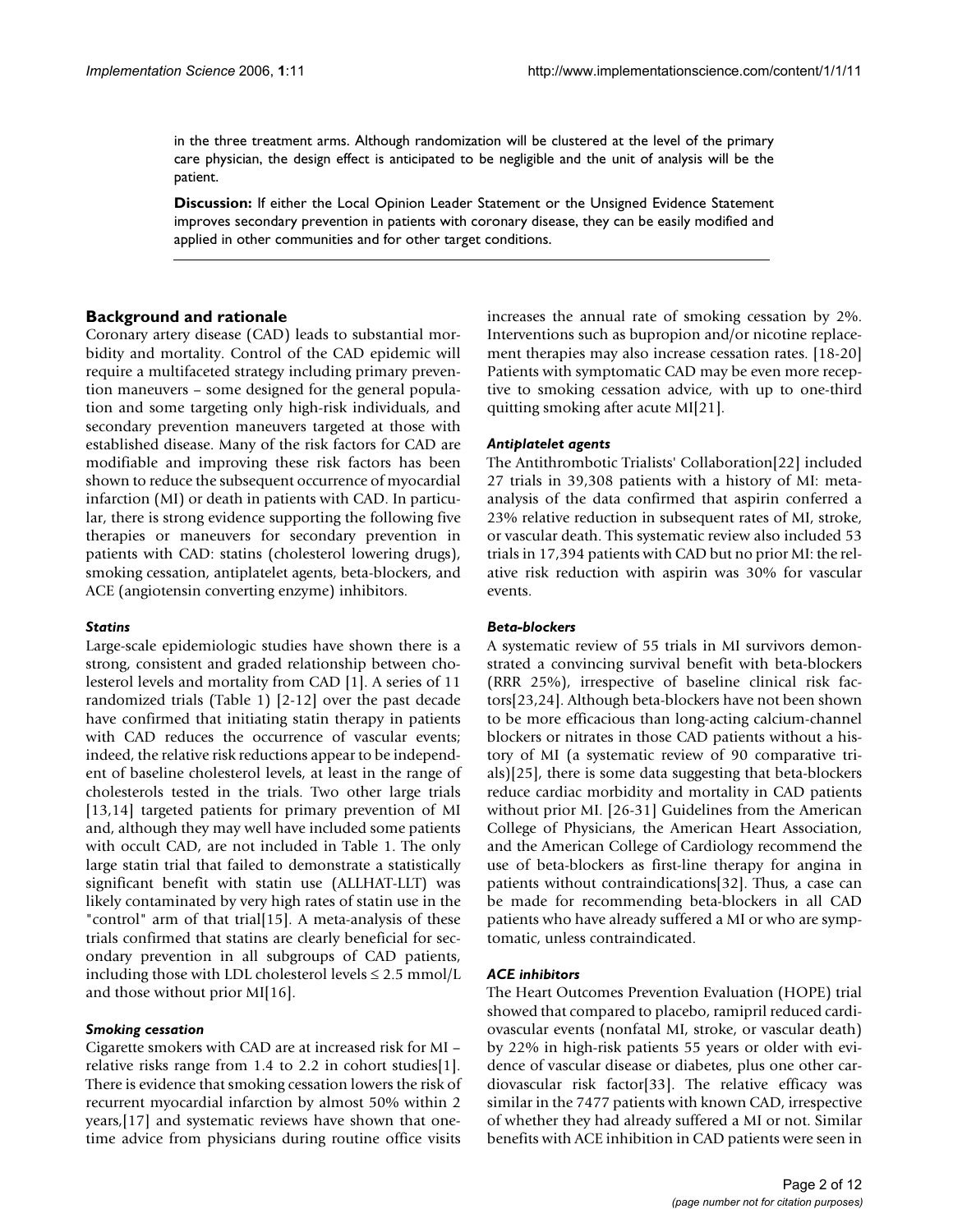| Trial                                                    | Treatment (mg/<br>day) and Follow-<br>up Duration                       | <b>Key Eligibility Criteria</b>                                                                                                                            | Number of<br><b>Patients</b> | Mean Age<br>(yrs) | % Change in<br>LDL-c                             | <b>Relative Risk</b><br>Reduction,<br>Mortality and MI<br>$(95\% \, \text{Cl})$ |
|----------------------------------------------------------|-------------------------------------------------------------------------|------------------------------------------------------------------------------------------------------------------------------------------------------------|------------------------------|-------------------|--------------------------------------------------|---------------------------------------------------------------------------------|
| 4S [2]                                                   | Simvastatin 20 mg<br>for 5.4 yrs (median)                               | 35–70 yrs, prior angina or AMI,<br>fasting total cholesterol 5.5-8.0<br>mmol/L                                                                             | 4444                         | 58.6              | $-35%$                                           | 30% (15% to 42%)<br>and 27% (20% to<br>34%)                                     |
| <b>LIPID [3]</b>                                         | Pravastatin 40 mg<br>for 6.1 yrs (mean)                                 | 31-75 yrs, prior AMI or unstable<br>angina, fasting total cholesterol 4 -<br>7 mmol/L                                                                      | 9014                         | 62                | $-25%$                                           | 22% (13% to 31%)<br>and 29% (18% to<br>38%)                                     |
| <b>CARE [4]</b>                                          | Pravastatin 40 mg<br>for 5.0 yrs (median)                               | 21-75 yrs, prior AMI, fasting LDL<br>cholesterol 3.0-4.5 mmol/L                                                                                            | 4159                         | 59                | $-28%$                                           | 9% (-12% to 26%)<br>and 25% (8% to<br>39%)                                      |
| <b>MRC/BHF</b><br>Heart<br><b>Protection</b><br>Study[5] | Simvastatin 40 mg<br>for $5.0$ yrs (mean)                               | 40–80 yrs, increased risk of CV<br>death (due to known<br>atherosclerotic disease, or<br>diabetes, or hypertension with<br>other CV risks)                 | 20 536                       | NR.               | $-29%$                                           | 13% (6% to 19%)<br>and 27% (21% to<br>33%)                                      |
| <b>MIRACL [6]</b>                                        | Atorvastatin 80 mg<br>for 16 weeks<br>(mean)                            | 18 - 77 yrs, ACS, screening<br>cholesterol <7.0 mmol                                                                                                       | 3086                         | 65                | $-52%$                                           | 6% (-31% to 33%)<br>and 10% (-16% to<br>31)                                     |
| <b>LIPS</b> [7]                                          | Fluvastatin 80 mg<br>for 3.9 yrs (median)                               | 18 – 80 yrs, after percutaneous<br>intervention, screening cholesterol<br>$3.5 - 7.0$ mmol                                                                 | 1677                         | 60                | $-27%$                                           | 31% (17% to -14%)<br>and 19% (62% to -<br>24%)                                  |
| <b>PROSPER[8]</b>                                        | Pravastatin 40 mg<br>for $3.2$ yrs (mean)                               | 70–82 yrs, with vascular disease or<br>at high risk, screening cholesterol<br>4.0–9.0 mmol/L                                                               | 5804                         | 75                | -34%                                             | 3% (17% to -14%)<br>and 14% (-3% to<br>$+28%$ <sup>1</sup>                      |
| <b>ASCOT [9]</b>                                         | Atorvastatin 10 mg<br>for 3.3 yrs (median)                              | 40-79 yrs, hypertension plus >3<br>other cardiovascular risk factors,<br>screening cholesterol $\leq$ 6.5 mmol/L                                           | 10 305                       | 63                | $-35%$                                           | 13% (29% to -6%)<br>and 36% (17% to<br>50%)                                     |
| <b>PROVE IT-</b><br>TIMI 22 [10]                         | Atorvastatin 80 mg<br>vs. Pravastatin 40<br>mg for 2.0 yrs<br>(mean)    | > 18 yrs, ACS, screening<br>cholesterol $\leq$ 6.21 mmol/L or 5.18<br>mmol/L if on lipid lowering therapy                                                  | 4162                         | 58.3              | Atorva: -42% Prava:<br>$-10%$                    | 28% (-2% to +50%)<br>and 13% (-8% to<br>$32\%)$                                 |
| <b>TNT [II]</b>                                          | Atorvastatin 80 mg<br>vs. Atorvastatin 10<br>mg for 4.9 yrs<br>(median) | 35-75 yrs, stable CAD, LDL-c <<br>3.4 mmol/L                                                                                                               | 10 001                       | 61                | Atorva 80 mg: -21%<br>Atorva 20 mg: no<br>change | $-1\%$ ( $-19\%$ to $+15\%)$<br>and 22% (7% to<br>$34\%)$                       |
| <b>IDEAL [12]</b>                                        | Atorvastatin 80 mg<br>vs. Simvastatin 20<br>mg for 4.8 yrs<br>(median)  | 18-80 years, prior AMI                                                                                                                                     | 8888                         | 62                | Atorya: -34% Simya<br>$: -17%$                   | 2% (-13% to 15%)<br>and 17% (2% to<br>$29\%)$                                   |
| ALLHAT-<br>LLT [15]                                      | Pravastatin 40 mg<br>for 4.8 yrs (mean)                                 | Hypertension, older than 55 years,<br>at least one other cardiac risk<br>factor and LDL-c 3.1–4.9 mmol/L<br>without known CAD or 2.6-3.3<br>with known CAD | 10 355                       | 66                | -17%                                             | $1\%$ (-11\% to +11\%)<br>and 9% (-4% to<br>$+21\%)$                            |

**Table 1: Features of randomized statin secondary prevention trials designed to detect differences in clinically important end-points**

1. Based on hazard ratio; LDL-c= LDL cholesterol; CAD = coronary artery disease; AMI = acute myocardial infarction; ACS = acute coronary syndrome;  $CV =$  cardiovascular; Atorva = atorvastatin; Prava = Pravastatin; Simva = simvastatin.

the EURopean trial On Reduction of cardiac events with Perindopril in stable coronary Artery disease (EUROPA)[34] and the Simvastatin/Enalapril Coronary Atherosclerosis Trial (SCAT)[35]. Although the placebocontrolled PEACE (Prevention of Events with Angiotensin-Converting Enzyme Inhibitor) trial [36] did not find a reduction in cardiovascular morbidity or mortality with trandolapril, participants' cardiovascular risk factors were so well controlled at baseline in the PEACE trial that the event rates in the placebo group were far lower than in the HOPE, EUROPA, or SCAT studies – and were sufficiently low enough so that the study was under-powered to detect a significant benefit in the ACE inhibitor arm. Thus, it seems reasonable to recommend that ACE inhibitors be strongly considered for patients with CAD and without contraindications, particularly those with suboptimal control of risk factors such as LDL (low-density lipoprotein) cholesterol – the very patients of interest in the ESP-CAD trial described below.

# *Coronary artery disease: missed opportunities for secondary prevention*

Despite the abundant evidence base for secondary prevention, practice audits consistently demonstrate substantial "care gaps" between this evidence and clinical reality, in that many patients with CAD are not offered all possible opportunities for the secondary prevention of MI or death (see Table 2). For example, even after an acute MI, almost one-fifth of patients with CAD continue to smoke, more than half with hypertension or hyperlipidemia have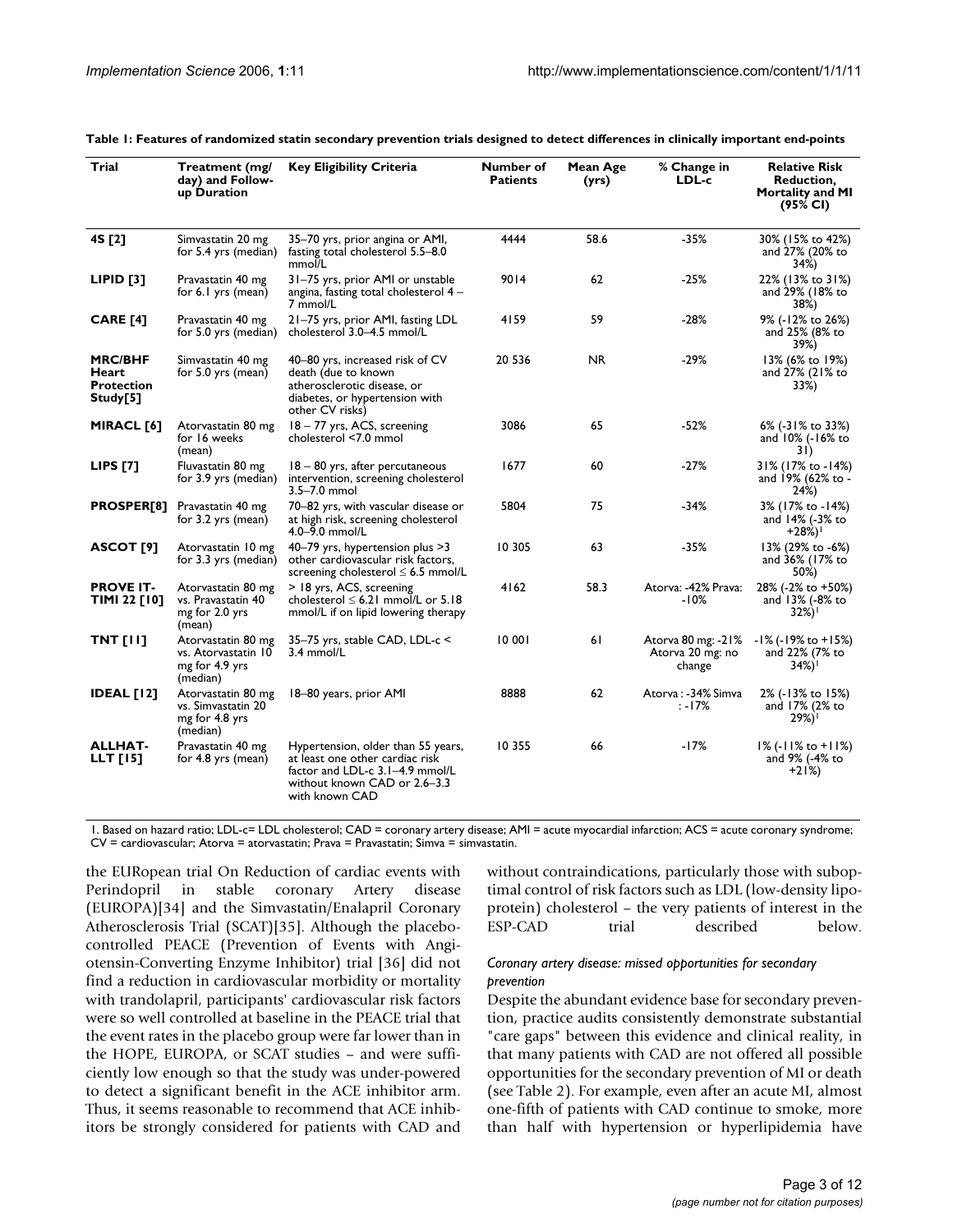| Setting (ref)                                                                                      | <b>Sample Size</b> | <b>Statin Use</b> | <b>ACE</b><br><b>Inhibitor Use</b> | <b>Beta-blocker</b><br>Use | <b>Antiplatelet</b><br>Use | Current<br><b>Smokers</b> | % with<br>cholesterol at<br>or below<br>target* |
|----------------------------------------------------------------------------------------------------|--------------------|-------------------|------------------------------------|----------------------------|----------------------------|---------------------------|-------------------------------------------------|
| <b>Audits from General Practices:</b>                                                              |                    |                   |                                    |                            |                            |                           |                                                 |
| Canada (42)                                                                                        | 4315               | 38%               | <b>NR</b>                          | <b>NR</b>                  | 53%                        | 25%                       | 14%                                             |
| Canada (43)                                                                                        | <b>NR</b>          | <b>NR</b>         | <b>NR</b>                          | <b>NR</b>                  | 54%                        | <b>NR</b>                 | <b>NR</b>                                       |
| <b>USA (46)</b>                                                                                    | <b>II</b> 745      | <b>NR</b>         | <b>NR</b>                          | 21%                        | <b>NR</b>                  | <b>NR</b>                 | <b>NR</b>                                       |
| <b>UK (41)</b>                                                                                     | 1921               | <b>NR</b>         | 10%                                | 32%                        | 63%                        | 18%                       | 17%                                             |
| UK (44)                                                                                            | 24 43 1            | 16%               | 13%                                | 22%                        | 50%                        | 24%                       | 56%                                             |
| Canada (49)                                                                                        | 3721               | 100%              | <b>NR</b>                          | <b>NR</b>                  | <b>NR</b>                  | 17%                       | 73%                                             |
| <b>International REACH</b>                                                                         | 40 258             | 76%               | 51%                                | 63%                        | 86%                        | 13%                       | <b>NR</b>                                       |
| Registry (50)                                                                                      |                    |                   |                                    |                            |                            |                           |                                                 |
| Audits in patients discharged after acute myocardial infarction or coronary artery bypass surgery: |                    |                   |                                    |                            |                            |                           |                                                 |
| USA (39)                                                                                           | 201752             | <b>NR</b>         | 30%                                | 34%                        | 83%                        | <b>NR</b>                 | <b>NR</b>                                       |
| <b>USA (37)</b>                                                                                    | 1710               | 12%               | <b>NR</b>                          | 44%                        | 53%                        | <b>NR</b>                 | <b>NR</b>                                       |
| <b>USA (38)</b>                                                                                    | 622                | 37%               | <b>NR</b>                          | 23%                        | 46%                        | 25%                       | 15%                                             |
| <b>USA (45)</b>                                                                                    | 190 015            | <b>NR</b>         | 31%                                | <b>NR</b>                  | <b>NR</b>                  | <b>NR</b>                 | <b>NR</b>                                       |
| <b>USA (47)</b>                                                                                    | 25 000             | <b>NR</b>         | <b>NR</b>                          | <b>NR</b>                  | 81%                        | <b>NR</b>                 | <b>NR</b>                                       |
| Europe (40)                                                                                        | 3379               | 58%               | 43%                                | 66%                        | 84%                        | 21%                       | 41%                                             |
| Ontario(48)                                                                                        | 9667               | 40%               | 65%                                | 68%                        | <b>NR</b>                  | <b>NR</b>                 | <b>NR</b>                                       |
| Quebec(48)                                                                                         | 4790               | 43%               | 57%                                | 68%                        | <b>NR</b>                  | <b>NR</b>                 | <b>NR</b>                                       |
| British Columbia(48)                                                                               | 2570               | 42%               | 58%                                | 61%                        | <b>NR</b>                  | <b>NR</b>                 | <b>NR</b>                                       |
| Nova Scotia(48)                                                                                    | 761                | 36%               | 58%                                | 83%                        | <b>NR</b>                  | <b>NR</b>                 | <b>NR</b>                                       |
| Alberta<br>(APPROACH<br>patients)**                                                                | 5104               | 34%               | 39%                                | 61%                        | 81%                        | <b>NR</b>                 | <b>NR</b>                                       |

#### **Table 2: Provision of proven efficacious therapies in patients with CAD, multi-centre studies since 1995**

Note that while the general practice audits represent cross-sectional data at varying times after the diagnosis of CAD, the audits in patients discharged after acute MI generally represent prescribing data between 90 days and 120 days after MI.

\* Target cholesterol defined as LDL cholesterol ≤ 2.6 mmol/L or total cholesterol ≤ 5.0 mmol/L.

\*\* Medications in use at the time of the cardiac catheterization (no data available on prescriptions in follow-up). [Colleen Norris, personal communication, August 2003]

poorly controlled blood pressures or lipid levels, and proven efficacious therapies such as antiplatelet agents, beta-blockers, ACE inhibitors, and statins are under-prescribed. [37-50] Even those patients that receive therapies (i.e. statins) rarely achieve the recommended target levels for the treated risk factor, either due to suboptimal dose titration or poor patient adherence (statin persistence has been shown to range from 43% to 75% at one year). [51- 53] Importantly, these "care gaps" are linked to poor patient outcomes, and closure of these care gaps improves prognosis[39,54]. Clearly, a means to help translate this evidence into clinical practice is urgently required.

#### *Current strategies to close care gaps are often ineffective*

In examining why care gaps are present, it has consistently been shown that multiple barriers (patient-, physician-, and health care system-related) are often responsible for the lack of implementation of proven efficacious therapies and traditional means of educating practitioners (journal articles, continuing medical education conferences, grand rounds lectures, *et cetera*) are usually ineffective in altering practice[55,56]. Disease management programs employing specialized clinics or multidisciplinary teams have been shown to improve the management of patients with CAD; however, these programs are often difficult to implement on a widespread scale and are only available for a minority of eligible patients[57]. Simpler, cheaper, and more effective means of increasing the prescribing of proven therapies for CAD patients are needed.

#### *The potential role of point-of-care reminders and opinion leaders in closing care gaps*

In looking for a simple, effective and evidence-based means to improve the quality of care for patients with CAD, we have isolated 2 key elements – point-of-care reminders and educational materials endorsed by local opinion leaders that form the basis of the quality improvement intervention to be tested in this trial[58].

The interface between hospital-based specialists and community-based primary care physicians is frequently imperfect, and this system barrier likely affects the quality of care for patients with CAD. Reminder systems, particularly those which are clear, patient-specific, and delivered at the point of care, can improve communication and the delivery of health services in numerous settings, although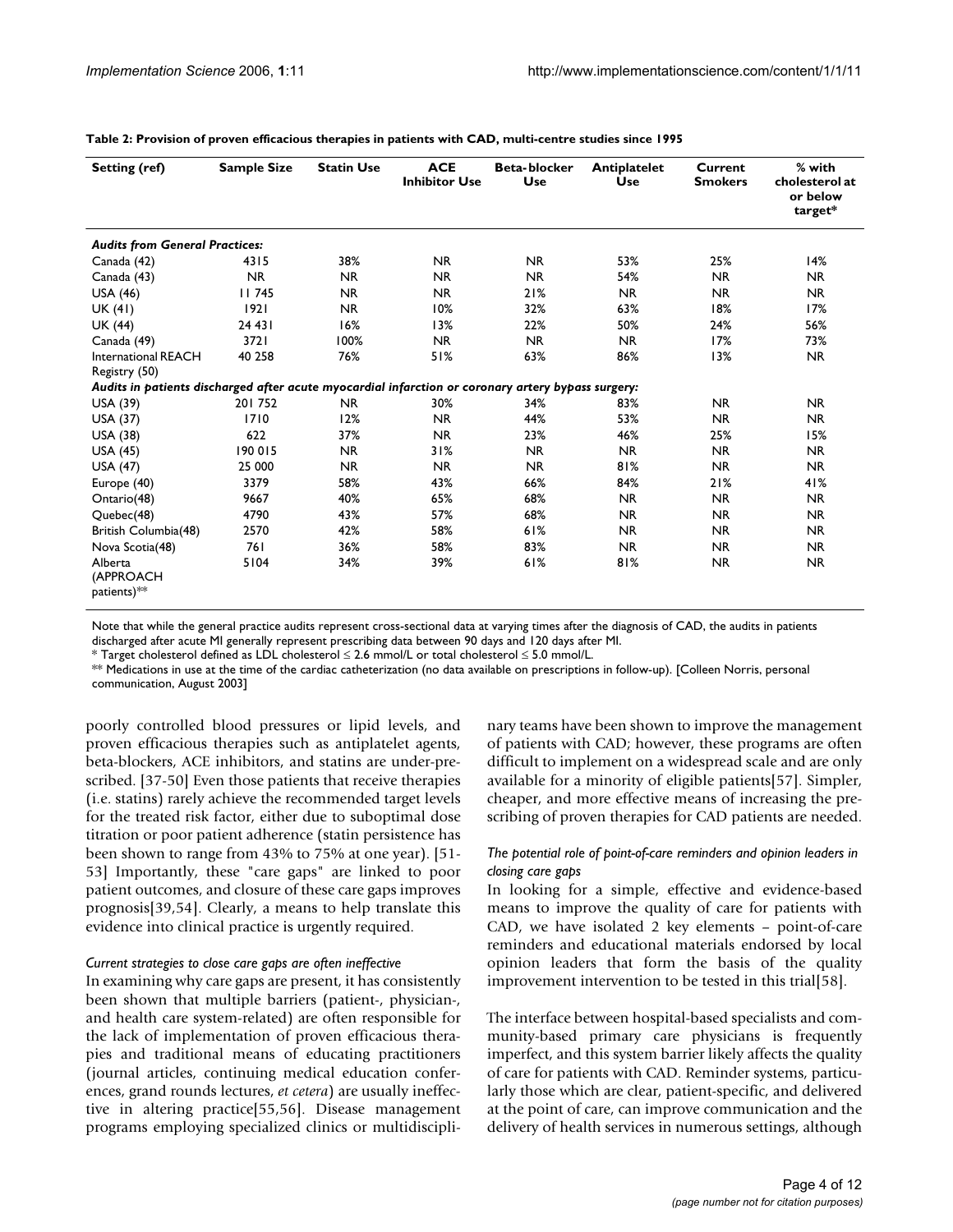the effects are often modest[59]. A recent systematic review, however, concluded that the effects of point-ofcare reminders sent by specialists to primary care physicians had been inadequately evaluated[59].

This is particularly significant because surveys of primary care physicians consistently confirm the importance of colleagues and local consultants on patterns of practice[60,61]. In fact, several recent studies suggest that the mere provision of evidence without specialist input, even with a point-of-care reminder at the time patients are being seen, may not be enough to change practice in CAD. For example, although the mailing of patient-specific reminders (from the local health authority) about secondary prevention therapies to the primary care physicians of MI survivors in England led to higher rates of cholesterol measurement and recording of cardiac risk factors in these patients, there was no appreciable difference in statin prescribing rates[62]. Similarly, faxing care management summary sheets (listing diagnoses, medications, pertinent laboratory data, and guideline recommendations for each patient) to the primary care physicians of patients with diabetes and dyslipidemia did not significantly impact statin prescription rates[63]. Finally, four trials testing the effects of computerized decision support systems that prompted primary care practitioners with reminders and management guidelines (which were not explicitly endorsed by local opinion leaders) when they were seeing patients with CAD reported negligible improvements in prescribing of statins or other proven efficacious therapies compared to controls. [64-67]

Local opinion leaders are well-known, respected health care professionals who are trusted by their peers to evaluate medical innovations within the local context. [68-70]. Since they influence patterns of practice in the community, their participation in any program of quality improvement is essential. Yet, the use of local opinion leaders to influence physician practice has only been tested in 10 randomized trials[69,71,72]. While eight of the nine trials that measured practice patterns showed some improvements with opinion leaders, only three demonstrated statistically significant benefits. [72-74] All three of these trials assessed labour-intensive, expensive, hospital-based educational interventions spearheaded by a small number of opinion leaders for inpatient conditions (delivery by cesarean section, treatment of acute MI, and treatment of unstable angina). A tenth trial evaluated the impact of a multifaceted intervention that included physician and nurse opinion leaders (as two of the 10 factors included in the intervention) on management of patients with acute MI. They demonstrated improvements in some of their quality indicators, however, it is impossible to gauge the efficacy of opinion leaders alone in this study[54]. Although the use of local opinion leaders to

influence the outpatient management of common conditions (such as CAD) holds great promise, as of yet this is a promise unfulfilled, and a hypothesis that needs to be tested.

# *Interventions must be practical to influence community-based practice*

When testing the effect of local opinion leaders in the outpatient setting, the generalizability of the intervention is of utmost concern. Thus, the focus must be on a practical means of incorporating the influence of these individuals into everyday practice. Previous studies have established that the information format favoured most by front-line clinicians is a one-page summary of guidelines or evidence[60,75]. Moreover, two studies have established that specific guidelines are substantially more effective in influencing physician behaviour than non-specific guidelines[76,77]. Finally, there is speculation that providing objective proof of disease (e.g., a coronary angiogram report), along with the evidence, may enhance the impact of the evidence with physicians. However, whether such a picture really is worth a 1,000 words has never been rigorously evaluated in a randomized trial.

# *Work preceding this trial*

With these considerations in mind, we surveyed all primary care physicians in Edmonton and Calgary, Canada and asked them to nominate local opinion leaders for CAD in each region, using a previously validated sociometric survey tool as described fully elsewhere[68,78]. These local opinion leaders agreed to participate in this project and worked in concert with clinical epidemiologists to generate and endorse one-page evidence summaries and treatment recommendations for the management of patients with CAD (hereafter referred to as the "Local Opinion Leader Statement"**-** see Additional file 1). We chose to emphasize statins in the Local Opinion Leader Statement because we felt the evidence base for statins in patients with CAD was robust and applicable to virtually all patients with CAD (see Table 1). The recommendations will be distributed to the primary care physician by fax, along with patient-specific coronary angiogram results. This will act as both a source of credible and convincing information and a specific reminder for action at the next patient encounter.

Local opinion leaders are not always self-evident and conducting surveys to identify them for each condition and in each locale would be difficult. Thus, it is important to be certain that any benefits seen with a local opinion leaderbased intervention are truly due to the local opinion leader (the messenger) and not just the message. For that reason, we have included a third arm in our trial which will involve exposure to a quality improvement initiative that is identical in every respect to the local opinion leader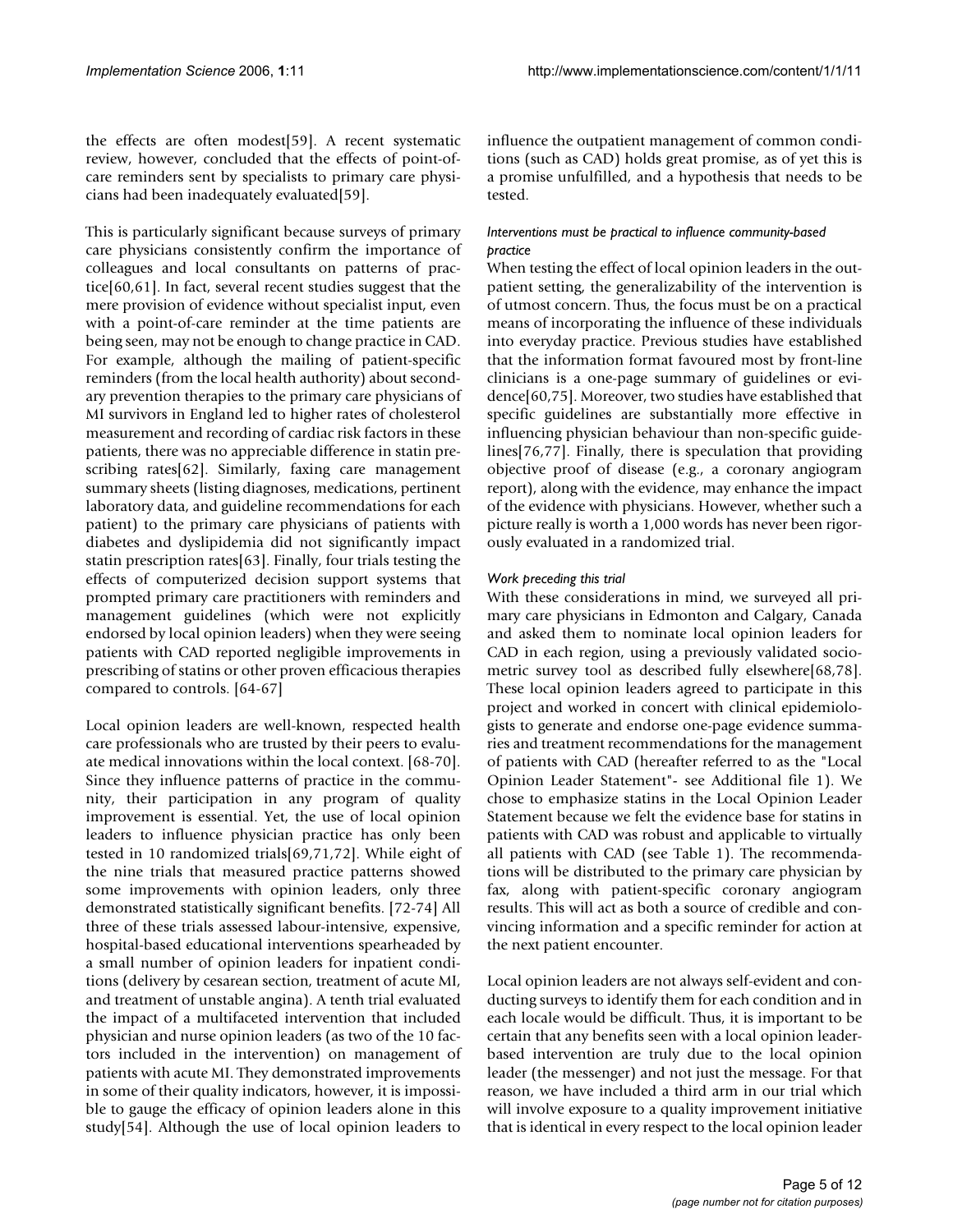# **ESP CAD Trial Flow**



# Figure 1

Trial Flow Proposed patient enrollment and randomization procedures.

statement – but without the local opinion leader signature (hereafter referred to as "Unsigned Evidence Statement" – see Additional file 2). Of note, this arm of the study will essentially duplicate the typical point-of-care reminder studies discussed earlier. [63-67]

# *Aim of the study*

This trial is designed to test two interventions for improving the quality of care for patients with established CAD. The principal hypothesis to be tested is: Does a local opinion leader-based quality improvement intervention influence primary care physicians to increase the provision of secondary prevention therapies in their patients with known CAD compared to usual care? The secondary hypotheses to be tested are: (1) Does the same quality improvement intervention, but without explicit local opinion leader endorsement (i.e., without the local opinion leaders' signatures), improve the provision of secondary prevention maneuvers in CAD patients compared to usual care? And, (2) does local opinion leader endorsement increase the effectiveness of the quality improvement intervention?

# **Methods**

# *Study design*

The study design is a randomized clinical trial testing three different intervention policies: Usual care versus Local Opinion Leader Statement versus Unsigned Evidence Statement (see Trial Flow in Figure 1). The target population is patients with CAD proven on coronary ang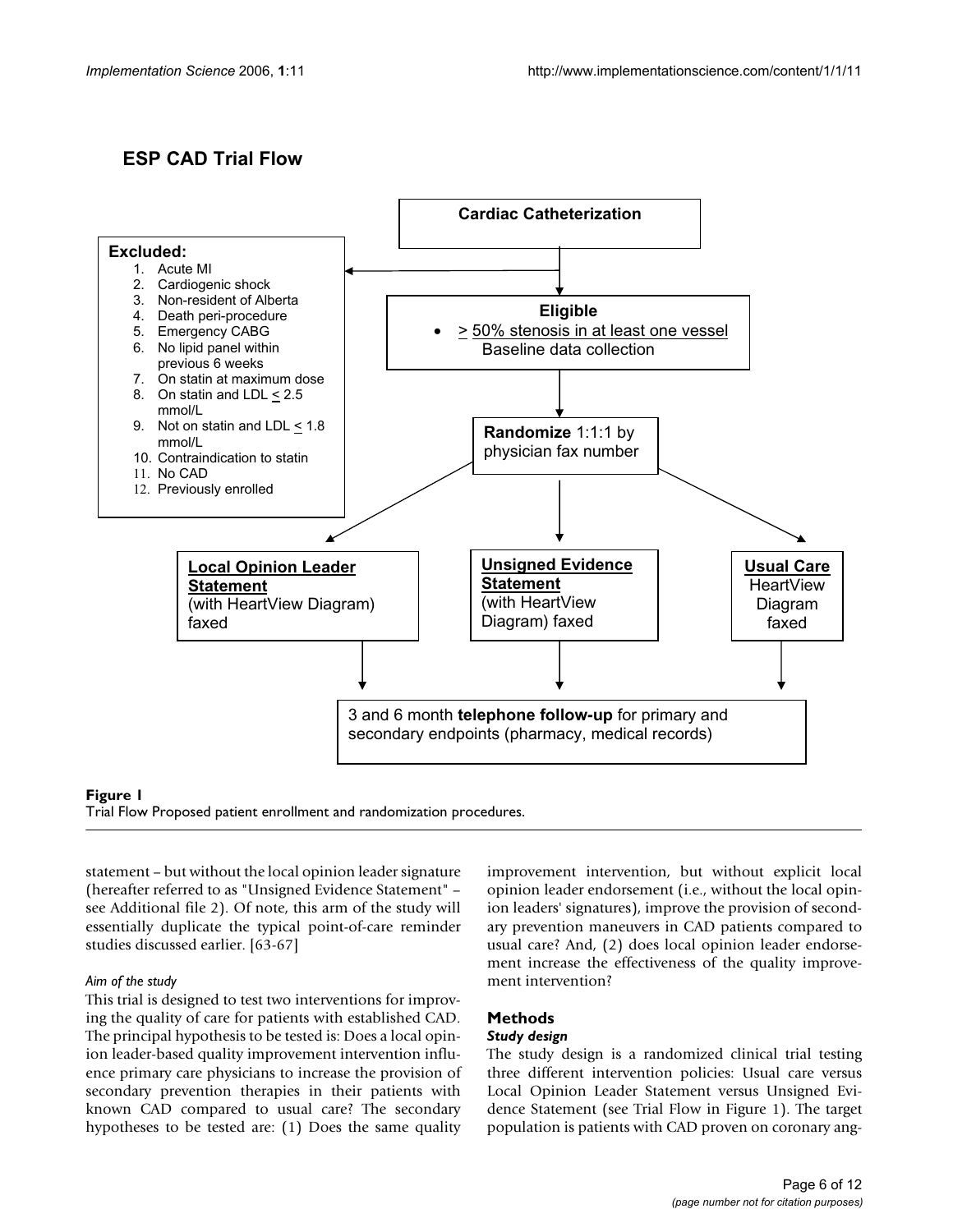iography. As there is a potential for a physician or a group practice of physicians to have patients randomized to more than one arm of the study, cluster randomization at the level of the practice will be employed to avoid contamination. [79] Thus, this represents the optimal design for evaluating quality improvement interventions[80].

# *Details of the intervention*

The Local Opinion Leader Statement is a one-page summary of evidence-based secondary prevention strategies and treatment recommendations for patients with CAD, and contains the signatures of all five CAD local opinion leaders identified by our survey of primary care practitioners (see Additional file 1). The emphasis is on statin prescribing – as a result, statins are recommended first (listing only those statins which have been proven efficacious in large trials), and the letter explicitly mentions their starting and target doses, usual titration schedules, and monitoring parameters. For each of the other secondary prevention therapies (ACE inhibitors, antiplatelet agents, beta-blockers), we list only the drug class in the Opinion Leader Statement without explicit statements about dosing, titration, or monitoring parameters.

The Local Opinion Leader Statement will be imprinted with the name of the patient and addressed directly to the primary care physician. The statement will be faxed to the physician following the completion of the patient's coronary angiogram along with objective evidence of the patient's CAD (the Alberta Provincial Project for Outcome Assessment in Coronary Heart Disease [APPROACH] HeartView Diagram which documents the extent of the patient's coronary atherosclerosis)[81]. All of the faxes (APPROACH HeartView diagrams and the one page statement) will be generated and sent automatically using a software program that has been developed for this trial and embedded in the APPROACH software. It is intended that the statement and the HeartView Diagram will become part of the patient's medical record and will serve as a reminder for action at the next patient visit.

The Unsigned Evidence Statement, identical to the Local Opinion Leader Statement in content but without the local opinion leader signatures (see Additional file 2), will be faxed to the primary care physician, along with the APPROACH HeartView Diagram, in the same manner as described above.

Physicians of control patients (usual care) will receive a fax containing only the APPROACH Heartview Diagram. This will ensure that all physicians and patients receive the same number of study related materials and encounters, with the only difference being the content of the fax.

# *Study setting*

All three cardiac catheterization laboratories in the province of Alberta, Canada (total population 3.1 million people) are participating in this trial.

# *Study participants*

Eligible patients (and their primary care physicians) will be identified by the research assistants at the time of their cardiac catheterization and approached for written informed consent to participate in the study. Specific criteria for inclusion and exclusion include the following:

# *Inclusion criteria*

Alberta residents older than age 18 who undergo a cardiac catheterization and are diagnosed with CAD on the basis of coronary angiography, demonstrating a stenosis in at least one coronary vessel of  $\geq 50\%$ [82].

# *Exclusion criteria*

Patients will be excluded if: (1) they have not had a fasting lipid panel done in the six weeks prior to their cardiac catheterization; (2) they are already on a statin at maximal dose; (3) they are on a statin/lipid-lowering drug and the LDL cholesterol level is  $\leq$  2.5 mmol/l; (4) they are not on a statin but their fasting LDL is  $\leq 1.8$  mmol/L; (5) they do not have CAD proven on catheterization; (6) they are undergoing catheterization in the setting of an acute coronary syndrome or cardiogenic shock; (7) they die during the catheterization or require emergency bypass surgery; (8) the catheterization is being done as part of a research protocol; (9) they do not have an identifiable primary care physician; (10) they have contraindications to statin use (history of cirrhosis or inflammatory muscle disease, serum creatinine  $\geq 200$  umol/L, women of child-bearing age, or prior allergy to statins); and/or (11) they are already enrolled in ESP-CAD.

# *Allocation to experimental arms*

Randomization will take place 1:1:1 at the level of the practice (either individual physician for solo practitioners or clinic for those physicians who practice in a group setting) following the completion of the patient's coronary angiogram using a 'real-time' central randomization system with allocation concealment embedded in the APPROACH software. After a practice's first patient is randomized, all subsequent patients from that practice will be assigned to whatever treatment arm the first patient was randomized to.

While this is a form of cluster randomization, we anticipate the design effect to be negligible since the majority of physicians will contribute no more than one or two study patients, and thus all sample size and analytic considerations use the patient as the unit of analysis and the unit of causal inference.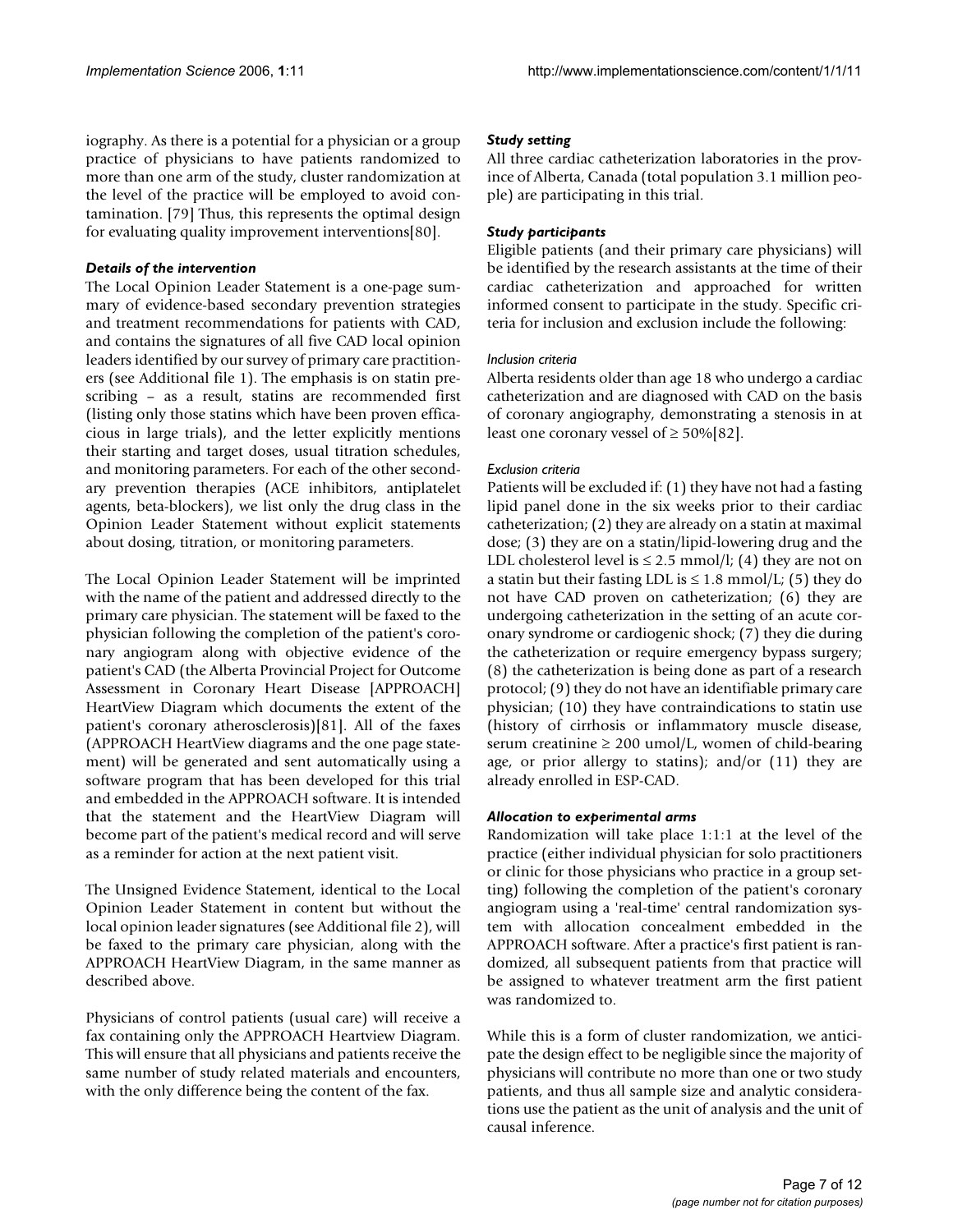# *Outcome measures*

We decided to focus on only those secondary prevention maneuvers that have strong evidence of survival benefits and are readily measurable from patient self-report and/or examination of pharmacy records. We decided not to examine factors (such as blood pressure control or LDL cholesterol levels) that would require in-person patient assessments, as this would substantially increase the complexity and expense of this study. If the interventions tested in this study are effective, then subsequent studies will extend the interventions (and their assessment) to address other cardiovascular risk factors such as control of blood pressure.

Although we mention five secondary prevention maneuvers in the local opinion leader and unsigned evidence statements (see Additional Files 1 and 2), we chose to emphasize statin prescribing in the statements (and as our primary outcome measure) because we felt the evidence for using statins in all patients with CAD (regardless of baseline cholesterol level) is more robust than the evidence for the use of ACE inhibitors or beta-blockers in all patients. Although the evidence in support of antiplatelet agents also is robust, we chose not to make this the primary outcome because of the likelihood that ASA prescribing may be close to maximal already (see Table 2).

# *Primary outcome*

The primary outcome measure is a composite measure representing improvement in statin-related secondary prevention consisting of: 1) provision of a statin sample, or 2) provision of a statin prescription, or 3) increasing the dosage of a statin within the first six months post-angiogram. As this is a composite end-point, only the first event attained in the cluster will be counted for analysis, although all events will be recorded in the database.

Six months was chosen for the primary and secondary outcomes because the average number of physician visits in our audit of trial-eligible patients attending the University of Alberta cardiac catheterization laboratory in the 2003 year was 1.8 visits in six months. As we are assessing the impact of the Local Opinion Leader Statement and Unsigned Evidence Statement on physician practice patterns, for the purposes of this study we are interested solely in evaluating attempted practice change. In other words, if a patient is provided with a statin sample or a statin prescription, or the dosage is increased by any of the patient's physicians, it would still count as a positive outcome for the main study analysis, even if the patient cannot tolerate the medication and discontinues it or is noncompliant during follow-up. We recognize that patient (and physician) long-term compliance with preventive therapies is important, and will collect data on persistence rates with secondary prevention maneuvers over the six months of the study. We anticipate that this data will serve as pilot data for a planned future study on interventions to improve provider/patient persistence rates.

We will examine the primary outcome rates in all three treatment arms as follows: the primary comparison will be between those patients randomized to the Local Opinion Leader Statement versus usual care, and the secondary comparisons will be (a) between those patients randomized to the Unsigned Evidence Statement versus usual care, and (b) between those patients randomized to the Local Opinion Leader Statements versus Unsigned Evidence Statements.

# *Secondary outcomes*

Secondary outcomes will include the provision of other proven efficacious medications for CAD by six months, including ACE inhibitors, beta-blockers, and antiplatelet agents; these medications will be considered independently as individual end-points in eligible patients. Moreover, we will examine changes in the provision of other lipid-lowering medications (fibrates, niacin, and/or resins), as well as self-reported smoking rates, receipt of smoking cessation advice, provision of nicotine replacement products, or buproprion in trial patients within six months of their angiogram. We also will record whether study participants have a fasting lipid profile done in the six months post-angiogram and, for the subgroup of patients who have a fasting lipid profile done during follow-up (i.e., done for clinical reasons by their attending physicians, not mandated by the trial protocol), we will examine the proportion of patients achieving target LDLs compared to baseline. Finally, we also will analyze clinical events (MI, stroke, admissions for CAD, total hospitalizations, and mortality) in the three arms of this study, although the study is not powered to find any differences in these end-points over such a short timeframe.

# *Study procedures and data collection*

Baseline data (including demographics, comorbidities, medication use, cholesterol levels, and sociodemographic variables) will be collected by research personnel using a standardized abstraction instrument at the time of the patient's catheterization. The primary source of outcome data for the study will be patient self-report on telephone contact at three and six months, with cross-referencing to pharmacy records for medications, centralized laboratory data for fasting lipid panels, and medical records for clinical outcomes. In an earlier study, we found a high degree of agreement between patient self-report of statin and ACE inhibitor use and data from dispensing pharmacies (simple agreements ranged between 88% to 99% and kappas were 0.78 to 0.93)[83]. Vital status will be queried via the APPROACH database. The outcome data will be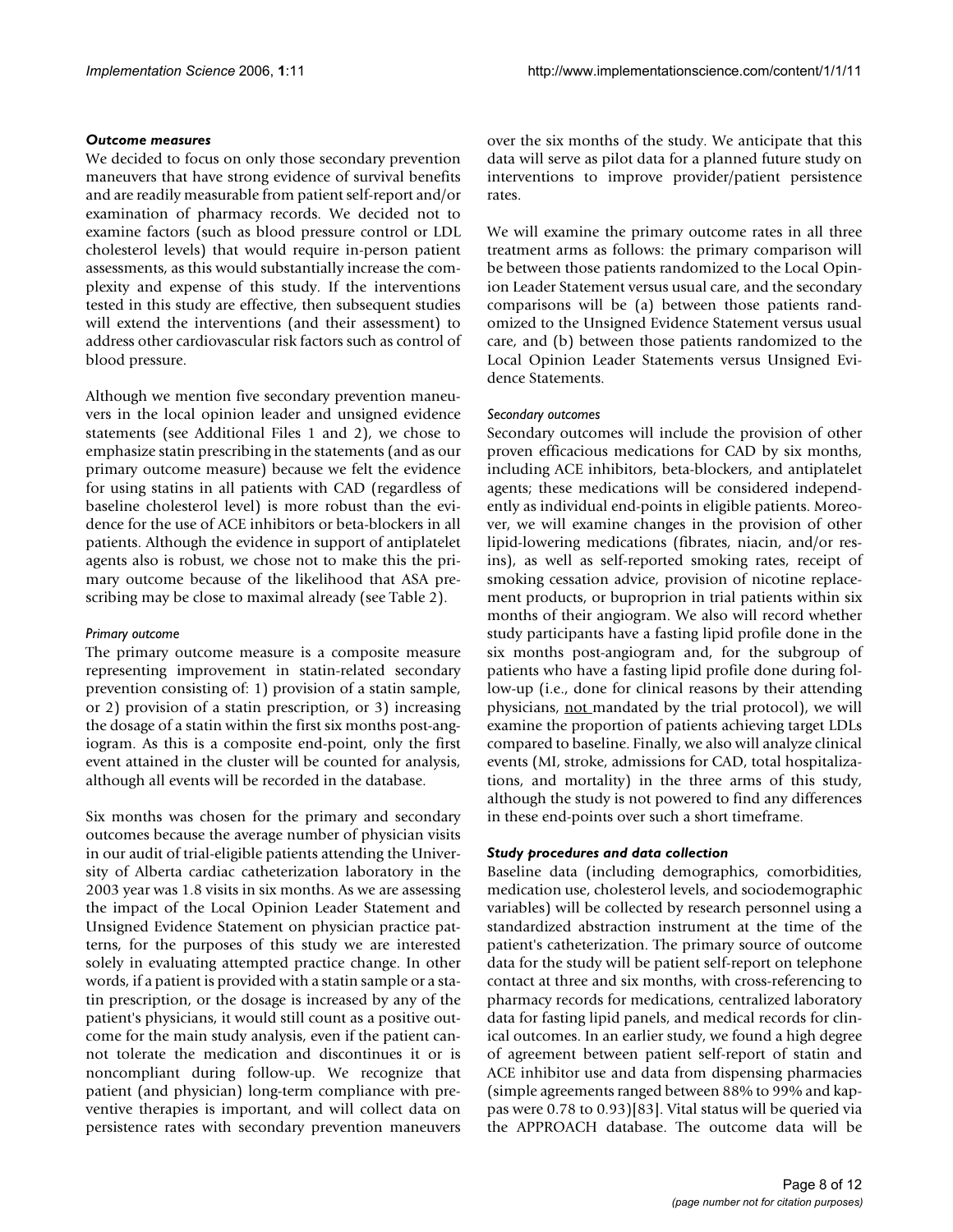abstracted using standardized forms in a secure database housed in the Epidemiology Coordinating and Research (EPICORE) Centre, University of Alberta, Canada.

Investigators, outcome assessors, and study patients will be masked to allocation status. Primary care physicians cannot be blinded to allocation status. Follow-up data will be collected without knowledge of allocation status in an independent and blinded fashion, and statistical analyses will be conducted by a statistician blinded to allocation status.

# *Sample size*

In a survey of 22 members of the divisions of cardiology and general internal medicine at the University of Alberta, we determined that the "minimal" clinically important difference for this particular intervention to be considered useful was a 15% absolute improvement over and above usual care. After six months, we estimate that no more than 20% of control patients will have attained our composite primary outcome, given that patients who are already on a statin and have optimal LDL cholesterol levels will be excluded from this study at baseline. We calculated our sample size to detect a 15% absolute increase in the primary outcome, set the α error rate at 0.05 (2-sided), and the β error at 0.20 (power 80%) – this yielded a sample size of 138 patients per study arm. Allowing for losses during follow-up, the ability to examine each of the conditions separately, and the possibility of a very small design effect associated with patient clustering, the total sample size has been adjusted upwards to 160 patients per arm (480 in total).

# *Statistical analyses*

Intention-to-treat analyses will be carried out with patients as the unit of analysis. Although the physician will be the unit of allocation, we anticipate a very small design effect, and the outcomes for individual patients will be clinically and statistically independent of each other.

The primary outcome will first be tested using the chi square statistic to compare the attainment of our primary statin outcome within six months in patients randomized to the Local Opinion Leader Statement versus patients randomized to the Unsigned Evidence Statement. If the impact of the Local Opinion Leader Statement is significantly different from that of the Unsigned Evidence Statement, we will compare each to usual care separately. If the impact of the Local Opinion Leader Statement and the Unsigned Evidence Statement are similar, we will combine data from both arms and compare this with usual care, which will essentially be a test of point-of-care reminders versus usual care.

In order to investigate what factors are associated with changes in the primary outcome (our dependent binary variable), and to control for the possibility of potential imbalances in patient-level characteristics at baseline, multivariable logistic regression analyses will be used to examine those variables that are deemed to be clinically important (i.e., age, gender) or that differ statistically at a p-value < 0.10 between study arms. In addition, to examine the possibility of "cluster-associated" study design effects, two sensitivity analyses will be considered. First, the main analysis will be repeated using the physician as the unit of analysis. Second, the aforementioned logistic regression models will be reanalyzed using generalized estimating equations to control for the potential lack of statistical independence among patients treated by the same study physician[84].

There will be one pre-planned interim analysis to explore event rates in all three study arms after 80 patients per arm have reached the six month primary outcome time-point. We are primarily interested in examining whether projected event rates are correct, or whether the sample size will need to be adjusted upwards, and will employ the Haybittle-Peto stopping rule using a Z value of 3.0 for this interim test. For the main study analysis, we will consider a p-value < 0.05 to be statistically significant.

# *Other analyses*

In examining the secondary outcomes (for example, use of ACE inhibitors, beta-blockers, etc.), we will use similar statistical methods for the primary statin outcome analyses.

# *Data management*

All data will be collected using standardized data sheets and data collation, entry and quality assurance will be carried out in the Epidemiology Coordinating and Research (EPICORE) Centre, Division of Cardiology, University of Alberta.

# *Ethical considerations*

Each patient will be given written information about the study and written informed consent will be obtained prior to study entry. Although the physicians receiving our study faxes will not be explicitly informed that they are in a trial at the time of the fax, we did inform all physicians with privileges within participating health authorities at the time of the opinion leader survey that a trial testing novel strategies to communicate evidence for patients with coronary artery disease would be conducted in the near future. On the survey form eliciting the opinion leaders, we gave all physicians the option to indicate if they did not want to participate in this future region-wide program to improve prescribing practices for CAD. Those who declared they did not want to participate were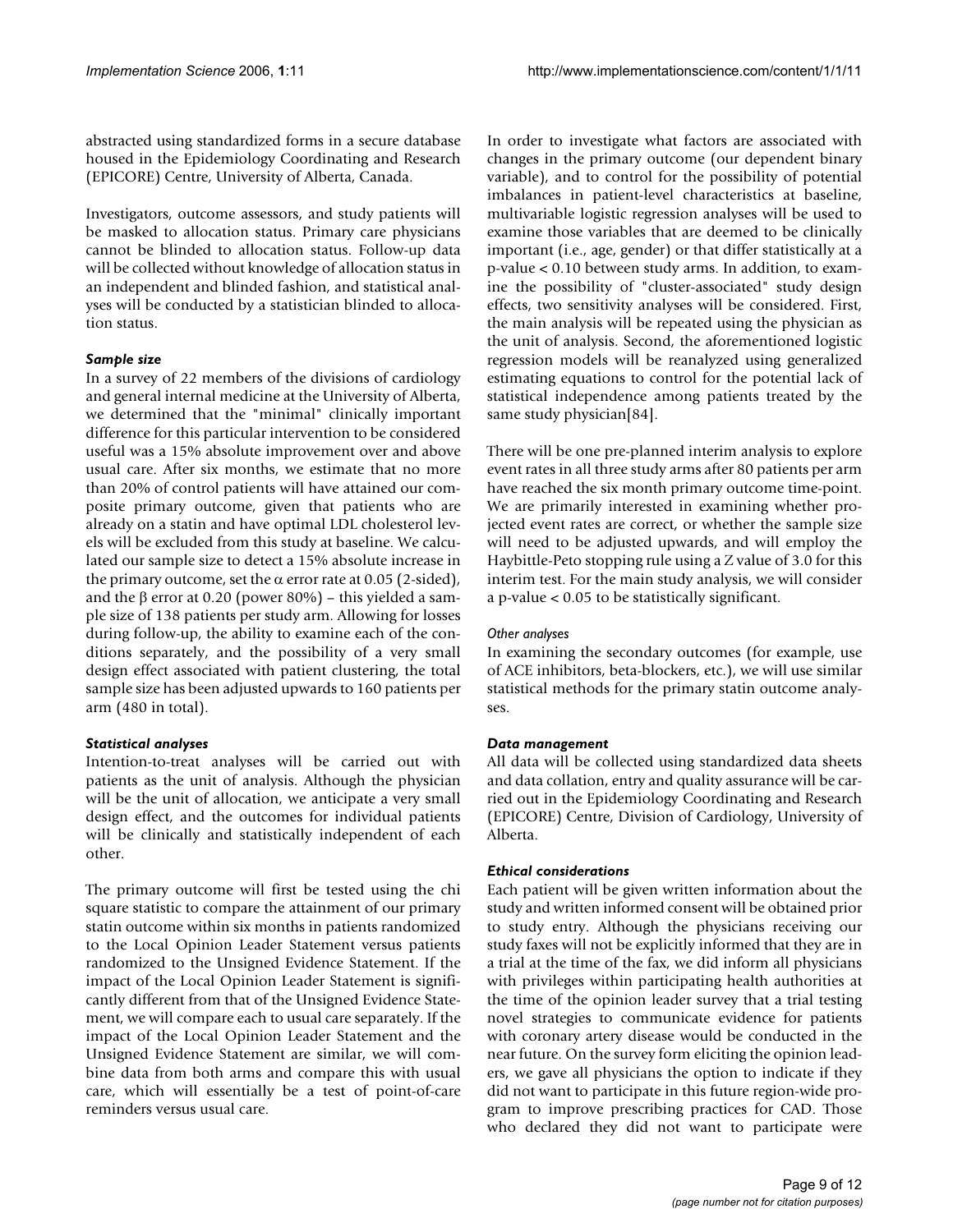excluded from ESP-CAD eligibility. Thus, any patients of these physicians will not be enrolled in ESP-CAD. Furthermore, it should be noted that as part of the process of obtaining privileges within the participating health authorities (the Capital Health Authority in Edmonton and the Calgary Health Region) physicians sign a consent form to participate in "peer review and clinical quality improvement programs" within the health authorities, and such forms are updated every three years.

The study protocol has been approved by the Health Research Ethics Board, University of Alberta, Edmonton, Alberta (file number: 5082) and the Conjoint Health Research Ethics Board, University of Calgary, Calgary, Alberta (ethics ID: E-20129). The funding for the study is from three peer-reviewed grants. The funding sources (the Alberta Heritage Foundation for Medical Research, the Heart and Stroke Foundation of Canada, and Pfizer Canada) had no role in the design of the study and will have no role in its conduct, analysis, interpretation, or reporting – and will not have access to the data. None of the local opinion leaders received any financial compensation for their participation in the study or endorsement of the evidence summaries.

# **Discussion**

We report the protocol of a cluster randomized trial that aims to determine the effect of a feasible and readily generalizable evidence-based quality improvement initiative for patients with CAD. Local opinion leaders are potentially powerful tools for quality improvement, and our proposed method of defining a role for them in cardiovascular disease should lead to improved care for patients. In addition, this trial will establish whether the APPROACH computer system can be used as a novel vehicle for identifying and delivering secondary prevention interventions to high-risk patients with CAD. If our interventions are effective, they can be widely and easily applied in other communities, particularly in the future as APPROACH extends beyond the borders of Alberta, as well as for other target conditions.

# **Competing interests**

The author(s) declare that they have no competing interests.

# **Authors' contributions**

FM conceived and designed the study with input from all authors. FM and MF drafted this manuscript, although all authors provided comments on the drafts and have read and approved the final version.

# **Additional material**

#### **Additional File 1**

*The Opinion Leader Statement.* Click here for file [\[http://www.biomedcentral.com/content/supplementary/1748-](http://www.biomedcentral.com/content/supplementary/1748-5908-1-11-S1.pdf) 5908-1-11-S1.pdf]

# **Additional File 2**

*The Unsigned Evidence Statement.* Click here for file [\[http://www.biomedcentral.com/content/supplementary/1748-](http://www.biomedcentral.com/content/supplementary/1748-5908-1-11-S2.pdf) 5908-1-11-S2.pdf]

# **Acknowledgements**

We thank the opinion leaders named by the primary care physicians for this study (Drs. Paul Greenwood, Zaheer Lakhani, TK Lee, Michelle Graham, and Randall Williams) in the Edmonton region; Calgary opinion leaders are still being elicited as the survey was mailed to primary care physicians in the Calgary region in mid-March, 2006. FM and SM hold career salary support from the Alberta Heritage Foundation for Medical Research (AHFMR) and the Canadian Institutes of Health Research. FM and RT are supported by the Merck Frosst/Aventis Chair in Patient Health Management at the University of Alberta. WG is supported by the AHFMR and a Canada Research Chair.

#### **References**

- 1. Padwal R, Straus SE, McAlister FA: **[Cardiovascular risk factors](http://www.ncbi.nlm.nih.gov/entrez/query.fcgi?cmd=Retrieve&db=PubMed&dopt=Abstract&list_uids=11312234) [and their effects on the decision to treat hypertension: evi](http://www.ncbi.nlm.nih.gov/entrez/query.fcgi?cmd=Retrieve&db=PubMed&dopt=Abstract&list_uids=11312234)[dence based review.](http://www.ncbi.nlm.nih.gov/entrez/query.fcgi?cmd=Retrieve&db=PubMed&dopt=Abstract&list_uids=11312234)** *BMJ* 2001, **322:**977-980.
- 2. 4S Investigators: **[Randomised trial of cholesterol lowering in](http://www.ncbi.nlm.nih.gov/entrez/query.fcgi?cmd=Retrieve&db=PubMed&dopt=Abstract&list_uids=7968073) [4444 patients with coronary heart disease: the Scandinavian](http://www.ncbi.nlm.nih.gov/entrez/query.fcgi?cmd=Retrieve&db=PubMed&dopt=Abstract&list_uids=7968073) [Simvastatin Survival Study \(4S\).](http://www.ncbi.nlm.nih.gov/entrez/query.fcgi?cmd=Retrieve&db=PubMed&dopt=Abstract&list_uids=7968073)** *Lancet* 1994, **344:**1383-1389.
- 3. The Long-Term Intervention with Pravastatin in Ischaemic Disease (LIPID) Study Group: **[Prevention of cardiovascular events and](http://www.ncbi.nlm.nih.gov/entrez/query.fcgi?cmd=Retrieve&db=PubMed&dopt=Abstract&list_uids=9841303) [death with pravastatin in patients with coronary heart dis](http://www.ncbi.nlm.nih.gov/entrez/query.fcgi?cmd=Retrieve&db=PubMed&dopt=Abstract&list_uids=9841303)[ease and a broad range of initial cholesterol levels.](http://www.ncbi.nlm.nih.gov/entrez/query.fcgi?cmd=Retrieve&db=PubMed&dopt=Abstract&list_uids=9841303)** *N Engl J Med* 1998, **339:**1349-1357.
- 4. Sacks FM, Pfeffer MA, Moye LA, Rouleau JL, Rutherford JD, Cole TG, Brown L, Warnica JW, Arnold MO, Wun C, Davis BR, Braunwald E: **[The effect of pravastatin on coronary events after myocar](http://www.ncbi.nlm.nih.gov/entrez/query.fcgi?cmd=Retrieve&db=PubMed&dopt=Abstract&list_uids=8801446)[dial infarction in patients with average cholesterol levels.](http://www.ncbi.nlm.nih.gov/entrez/query.fcgi?cmd=Retrieve&db=PubMed&dopt=Abstract&list_uids=8801446)** *N Engl J Med* 1996, **335:**1001-1009.
- 5. Heart Protection Study Collaborative Group: **[MRC/BHF Heart](http://www.ncbi.nlm.nih.gov/entrez/query.fcgi?cmd=Retrieve&db=PubMed&dopt=Abstract&list_uids=12114036) Protection Study of cholesterol lowering with simvastatin in [20 536 high-risk individuals: a randomised placebo-control](http://www.ncbi.nlm.nih.gov/entrez/query.fcgi?cmd=Retrieve&db=PubMed&dopt=Abstract&list_uids=12114036)[led trial.](http://www.ncbi.nlm.nih.gov/entrez/query.fcgi?cmd=Retrieve&db=PubMed&dopt=Abstract&list_uids=12114036)** *Lancet* 2002, **360:**7-22.
- 6. Schwartz GG, Olsson AG, Ezekowitz MD, Ganz P, Oliver MF, Waters D, Zeiher A, Chaitman BR, Leslie S, Stern T: **[Effects of atorvastatin](http://www.ncbi.nlm.nih.gov/entrez/query.fcgi?cmd=Retrieve&db=PubMed&dopt=Abstract&list_uids=11277825) on early recurrent ischemic events in acute coronary syn[dromes: the MIRACL study: a randomized controlled trial.](http://www.ncbi.nlm.nih.gov/entrez/query.fcgi?cmd=Retrieve&db=PubMed&dopt=Abstract&list_uids=11277825)** *JAMA* 2001, **285:**1711-1718.
- 7. Serruys PWJC, de Feyter P, Macaya C, Kobott N, Puel J, Vrolix M, Branzi A, Bertolami MC, Jackson G, Strauss B, Meier B: **[Fluvastatin](http://www.ncbi.nlm.nih.gov/entrez/query.fcgi?cmd=Retrieve&db=PubMed&dopt=Abstract&list_uids=12076217) for prevention of cardiac events following successful first [percutaneous coronary intervention. A randomized control](http://www.ncbi.nlm.nih.gov/entrez/query.fcgi?cmd=Retrieve&db=PubMed&dopt=Abstract&list_uids=12076217)[led trial.](http://www.ncbi.nlm.nih.gov/entrez/query.fcgi?cmd=Retrieve&db=PubMed&dopt=Abstract&list_uids=12076217)** *JAMA* 2002, **287:**3215-3222.
- 8. Shepherd J, Blauw GJ, Murphy MB, Bollen EL, Buckely BM, Cobbe SM, Ford P, Gaw A, Hyland M, Jukema JW, Kamper AM, Macfarlane W, Meinders E, Norrie J, Packard CJ, Perry PJ, Stott DJ, Sweeney BJ, Twomey G, Westendorp GJ: **[Pravastatin in elderly individuals at](http://www.ncbi.nlm.nih.gov/entrez/query.fcgi?cmd=Retrieve&db=PubMed&dopt=Abstract&list_uids=12457784) [risk of vascular disease \(PROSPER\): a randomised controlled](http://www.ncbi.nlm.nih.gov/entrez/query.fcgi?cmd=Retrieve&db=PubMed&dopt=Abstract&list_uids=12457784) [trial.](http://www.ncbi.nlm.nih.gov/entrez/query.fcgi?cmd=Retrieve&db=PubMed&dopt=Abstract&list_uids=12457784)** *Lancet* 2002, **360:**1623-1630.
- 9. Sever PS, Dahlof B, Poulter NR, Wedel H, Beevers G, Caulfiel M, Collins R, Kjeldsen SE, Kristinsson A, McInnes GT, Mehlsen J, Nieminen M, O'Brien E, Ostergren J: **[Prevention of coronary and stroke](http://www.ncbi.nlm.nih.gov/entrez/query.fcgi?cmd=Retrieve&db=PubMed&dopt=Abstract&list_uids=12686036)**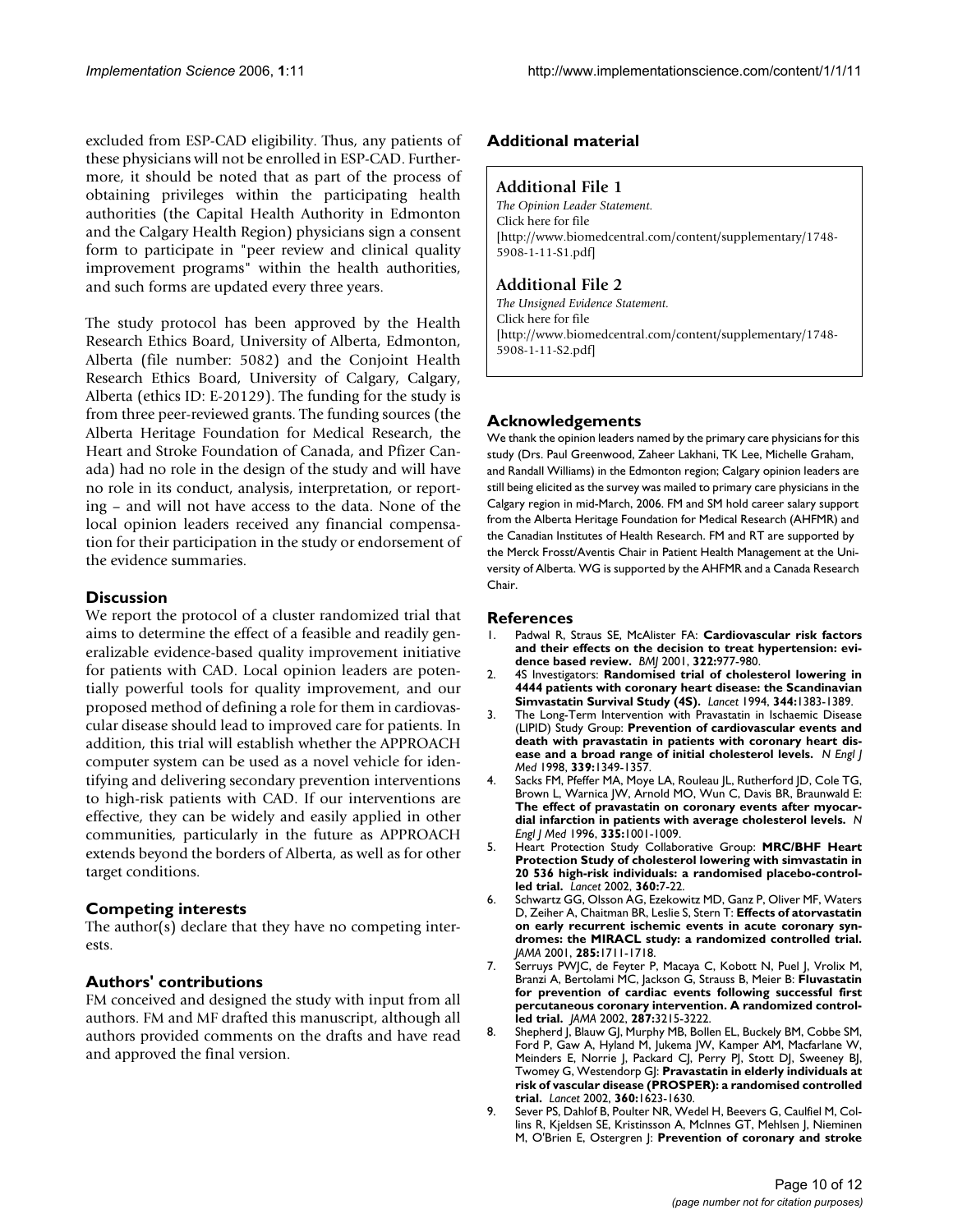**[events with atorvastatin in hypertensive patients who have](http://www.ncbi.nlm.nih.gov/entrez/query.fcgi?cmd=Retrieve&db=PubMed&dopt=Abstract&list_uids=12686036) average or lower-than-average cholesterol concentrations, in the Anglo-Scandinavian Cardiac Outcomes Trial- Lipid Lowering Arm (ASCOT-LLA): a multicentre randomised [controlled trial.](http://www.ncbi.nlm.nih.gov/entrez/query.fcgi?cmd=Retrieve&db=PubMed&dopt=Abstract&list_uids=12686036)** *Lancet* 2003, **361:**1149-1158.

- 10. Cannon CP, Braunwald E, McCabe CH, Rader DJ, Rouleau JL, Belder R, Joyal SV, Hill KA, Pfeffer MA, Skene AM: **[Intensive versus mod](http://www.ncbi.nlm.nih.gov/entrez/query.fcgi?cmd=Retrieve&db=PubMed&dopt=Abstract&list_uids=15007110)[erate lipid lowering with statins after acute coronary syn](http://www.ncbi.nlm.nih.gov/entrez/query.fcgi?cmd=Retrieve&db=PubMed&dopt=Abstract&list_uids=15007110)[dromes.](http://www.ncbi.nlm.nih.gov/entrez/query.fcgi?cmd=Retrieve&db=PubMed&dopt=Abstract&list_uids=15007110)** *N Engl J Med* 2004, **350:**1495-1504.
- 11. LaRosa JC, Grundy SM, Waters DD, Shear C, Barter P, Fruchart JC, Gotto AM, Greten H, Kastelein JJP, Shepard J, Wenger NK: **[Inten](http://www.ncbi.nlm.nih.gov/entrez/query.fcgi?cmd=Retrieve&db=PubMed&dopt=Abstract&list_uids=15755765)[sive lipid lowering with atorvastatin in patients with stable](http://www.ncbi.nlm.nih.gov/entrez/query.fcgi?cmd=Retrieve&db=PubMed&dopt=Abstract&list_uids=15755765) [coronary disease.](http://www.ncbi.nlm.nih.gov/entrez/query.fcgi?cmd=Retrieve&db=PubMed&dopt=Abstract&list_uids=15755765)** *N Engl J Med* 2005, **352:**1425-1435.
- Pederen TR, Faergeman O, Kastelein JJP, Olsson AG, Tikkanen MJ, Holme I, Larsen ML, Bendiksen FS, Lindahl C, Szarek M, Tsai J: **[High](http://www.ncbi.nlm.nih.gov/entrez/query.fcgi?cmd=Retrieve&db=PubMed&dopt=Abstract&list_uids=16287954)[dose atorvastatin vs usual-dose simvastatin for secondary](http://www.ncbi.nlm.nih.gov/entrez/query.fcgi?cmd=Retrieve&db=PubMed&dopt=Abstract&list_uids=16287954) [prevention after myocardial infarction.](http://www.ncbi.nlm.nih.gov/entrez/query.fcgi?cmd=Retrieve&db=PubMed&dopt=Abstract&list_uids=16287954)** *JAMA* 2005, **294:**2437-2445.
- Shepherd J, Cobbe SM, Ford I, Isles CG, Lorimer AR, MacFarlane PW, McKillop JH, Packard CJ: **[Prevention of coronary heart disease](http://www.ncbi.nlm.nih.gov/entrez/query.fcgi?cmd=Retrieve&db=PubMed&dopt=Abstract&list_uids=7566020) [with pravastatin in men with hypercholesterolemia. West of](http://www.ncbi.nlm.nih.gov/entrez/query.fcgi?cmd=Retrieve&db=PubMed&dopt=Abstract&list_uids=7566020) [Scotland Coronary Prevention Study Group.](http://www.ncbi.nlm.nih.gov/entrez/query.fcgi?cmd=Retrieve&db=PubMed&dopt=Abstract&list_uids=7566020)** *N Engl J Med* 1995, **333:**1301-1307.
- 14. Downs JR, Clearfield M, Weis S, Whitney E, Shapiro DR, Beere PA, Langendorfer A, Stein EA, Kruer W, Gotto AM: **[Primary preven](http://www.ncbi.nlm.nih.gov/entrez/query.fcgi?cmd=Retrieve&db=PubMed&dopt=Abstract&list_uids=9613910)tion of acute coronary events with lovastatin in men and [women with average cholesterol levels: results of AFCAPS/](http://www.ncbi.nlm.nih.gov/entrez/query.fcgi?cmd=Retrieve&db=PubMed&dopt=Abstract&list_uids=9613910) TexCAPS. Air Force/Texas Coronary Atherosclerosis Pre[vention Study.](http://www.ncbi.nlm.nih.gov/entrez/query.fcgi?cmd=Retrieve&db=PubMed&dopt=Abstract&list_uids=9613910)** *JAMA* 1998, **279:**1615-1622.
- 15. The ALLHAT Officers and Coordinators for the ALLHAT Collaborative Research Group: **[Major outcomes in moderately hypercho](http://www.ncbi.nlm.nih.gov/entrez/query.fcgi?cmd=Retrieve&db=PubMed&dopt=Abstract&list_uids=12479764)**lesterolemic, hypertensive patients **[pravastatin vs. usual care \(ALLHAT-LLT\).](http://www.ncbi.nlm.nih.gov/entrez/query.fcgi?cmd=Retrieve&db=PubMed&dopt=Abstract&list_uids=12479764)** *JAMA* 2002, **288:**2998-3007.
- 16. Cholesterol Treatment Trialists' (CTT) Collaborators: **[Efficacy and](http://www.ncbi.nlm.nih.gov/entrez/query.fcgi?cmd=Retrieve&db=PubMed&dopt=Abstract&list_uids=16214597) safety of cholesterol-lowering treatment: prospective meta[analysis of data from 90 056 participants in 14 randomised](http://www.ncbi.nlm.nih.gov/entrez/query.fcgi?cmd=Retrieve&db=PubMed&dopt=Abstract&list_uids=16214597) [trials of statins.](http://www.ncbi.nlm.nih.gov/entrez/query.fcgi?cmd=Retrieve&db=PubMed&dopt=Abstract&list_uids=16214597)** *Lancet* 2005, **366:**1267-1278.
- 17. Pechacek TF, Asma S, Eriksen MP: **Tobacco: global burden and community solutions.** In *Evidence Based Cardiology* Edited by: Yusuf S, Cairns A, Camm AJ, Fallen EL, Gersch BJ. London: BMJ Books; 1998:165-178.
- 18. Law M, Tang JL: **[An analysis of the effectiveness of interven](http://www.ncbi.nlm.nih.gov/entrez/query.fcgi?cmd=Retrieve&db=PubMed&dopt=Abstract&list_uids=7575046)[tions intended to help people stop smoking.](http://www.ncbi.nlm.nih.gov/entrez/query.fcgi?cmd=Retrieve&db=PubMed&dopt=Abstract&list_uids=7575046)** *Arch Intern Med* 1995, **155:**1933-1941.
- 19. Lancaster T, Stead LF: **Individual behavioural counselling for smoking cessation.** In *The Cochrane Library* Issue 4 Oxford: Update Software; 2001.
- 20. Ashenden R, Silagy C, Weller D: **[A systematic review of the](http://www.ncbi.nlm.nih.gov/entrez/query.fcgi?cmd=Retrieve&db=PubMed&dopt=Abstract&list_uids=9137956) [effectiveness of promoting lifestyle change in general prac](http://www.ncbi.nlm.nih.gov/entrez/query.fcgi?cmd=Retrieve&db=PubMed&dopt=Abstract&list_uids=9137956)[tice.](http://www.ncbi.nlm.nih.gov/entrez/query.fcgi?cmd=Retrieve&db=PubMed&dopt=Abstract&list_uids=9137956)** *Family Practice* 1997, **14:**160-176.
- 21. Taylor CB, Houston-Miller N, Killen JD, DeBusk RF: **[Smoking ces](http://www.ncbi.nlm.nih.gov/entrez/query.fcgi?cmd=Retrieve&db=PubMed&dopt=Abstract&list_uids=2360750)[sation after acute myocardial infarction: effects of a nurse](http://www.ncbi.nlm.nih.gov/entrez/query.fcgi?cmd=Retrieve&db=PubMed&dopt=Abstract&list_uids=2360750)[managed intervention.](http://www.ncbi.nlm.nih.gov/entrez/query.fcgi?cmd=Retrieve&db=PubMed&dopt=Abstract&list_uids=2360750)** *Ann Intern Med* 1990, **113:**118-123.
- 22. Antithrombotic Trialists Collaboration: **[Collaborative meta-anal](http://www.ncbi.nlm.nih.gov/entrez/query.fcgi?cmd=Retrieve&db=PubMed&dopt=Abstract&list_uids=11786451)ysis of randomised trials of antiplatelet therapy for preven[tion of death, myocardial infarction, and stroke in high risk](http://www.ncbi.nlm.nih.gov/entrez/query.fcgi?cmd=Retrieve&db=PubMed&dopt=Abstract&list_uids=11786451) [patients.](http://www.ncbi.nlm.nih.gov/entrez/query.fcgi?cmd=Retrieve&db=PubMed&dopt=Abstract&list_uids=11786451)** *BMJ* 2002, **324:**71-86.
- 23. Yusuf S, Peto R, Lewis J, Collins R, Sleight P: **[Beta blockade during](http://www.ncbi.nlm.nih.gov/entrez/query.fcgi?cmd=Retrieve&db=PubMed&dopt=Abstract&list_uids=2858114) [and after myocardial infarction: an overview of the ran](http://www.ncbi.nlm.nih.gov/entrez/query.fcgi?cmd=Retrieve&db=PubMed&dopt=Abstract&list_uids=2858114)[domised trials.](http://www.ncbi.nlm.nih.gov/entrez/query.fcgi?cmd=Retrieve&db=PubMed&dopt=Abstract&list_uids=2858114)** *Prog Cardiovasc Dis* 1985, **27:**335-371.
- 24. The Beta-Blocker Pooling Project Research Group: **The Beta-Blocker Pooling Project (BBPP): subgroup findings from randomized trials in post-infarction patients.** *Eur Heart J* 1988, **9:**8-16.
- 25. Heidenreich PA, McDonald KM, Hastie T, Fadel B, Hagan V, Lee BK, Hlatky MA: **[Meta-analysis of trials comparing beta-blockers,](http://www.ncbi.nlm.nih.gov/entrez/query.fcgi?cmd=Retrieve&db=PubMed&dopt=Abstract&list_uids=10078490) [calcium antagonists, and nitrates for stable angina.](http://www.ncbi.nlm.nih.gov/entrez/query.fcgi?cmd=Retrieve&db=PubMed&dopt=Abstract&list_uids=10078490)** *JAMA* 1999, **281:**927-936.
- 26. Rehnqvist N, Hjemdahl P, Billing E, Bjorkander I, Eriksson SV, Forslund L, Held C, Nasman P, Wallen HN: **[Treatment of stable](http://www.ncbi.nlm.nih.gov/entrez/query.fcgi?cmd=Retrieve&db=PubMed&dopt=Abstract&list_uids=8903053) angina pectoris with calcium antagonists and beta-blockers. [The APSIS \(Angina Prognosis Study in Stockholm\) Study.](http://www.ncbi.nlm.nih.gov/entrez/query.fcgi?cmd=Retrieve&db=PubMed&dopt=Abstract&list_uids=8903053)** *Cardiologia* 1995, **40:**301.
- 27. Pepine CJ, Cohn PF, Deedwania PC, Gibson RS, Handberg E, Hill JA, Miller E, Marks RG, Thadani U: **[Effects of treatment on outcome](http://www.ncbi.nlm.nih.gov/entrez/query.fcgi?cmd=Retrieve&db=PubMed&dopt=Abstract&list_uids=8044945)**

**[in mildly symptomatic patients with ischemia during daily](http://www.ncbi.nlm.nih.gov/entrez/query.fcgi?cmd=Retrieve&db=PubMed&dopt=Abstract&list_uids=8044945) [life. The Atenolol Silent Ischemia Study \(ASIST\).](http://www.ncbi.nlm.nih.gov/entrez/query.fcgi?cmd=Retrieve&db=PubMed&dopt=Abstract&list_uids=8044945)** *Circulation* 1994, **90:**762-768.

- 28. Dargie HJ, Ford I, Fox KM: **[Total Ischaemic Burden European](http://www.ncbi.nlm.nih.gov/entrez/query.fcgi?cmd=Retrieve&db=PubMed&dopt=Abstract&list_uids=8682116) Trial (TIBET). Effects of ischaemia and treatment with atenolol, nifedipine SR, and their combination on outcomes in [patients with chronic stable angina. The TIBET Study](http://www.ncbi.nlm.nih.gov/entrez/query.fcgi?cmd=Retrieve&db=PubMed&dopt=Abstract&list_uids=8682116) [Group.](http://www.ncbi.nlm.nih.gov/entrez/query.fcgi?cmd=Retrieve&db=PubMed&dopt=Abstract&list_uids=8682116)** *Eur Heart J* 1996, **17:**104-112.
- Savonitto S, Ardissiono D, Egstrup K, Rasmussen K, Bae EA, Omland T, Schjelderup-mathiesen PM, Marraccini P, Wahlqvist I, Merlini PA, Rehnqvist N: **[Combination therapy with metoprolol and nifed](http://www.ncbi.nlm.nih.gov/entrez/query.fcgi?cmd=Retrieve&db=PubMed&dopt=Abstract&list_uids=8557899)ipine versus monotherapy in patients with stable angina pec[toris. Results of the International Multicenter Angina](http://www.ncbi.nlm.nih.gov/entrez/query.fcgi?cmd=Retrieve&db=PubMed&dopt=Abstract&list_uids=8557899) [Exercise \(IMAGE\) Study.](http://www.ncbi.nlm.nih.gov/entrez/query.fcgi?cmd=Retrieve&db=PubMed&dopt=Abstract&list_uids=8557899)** *J Am Coll Cardiol* 1996, **27:**311-316.
- 30. De Vries RJ, van den Heuvel AF, Lok DJ, Claessens RJ, Bernink PJ, Pasteuninge WH, Kingma JH, Sunselman PH: **[Nifedipine gastrointes](http://www.ncbi.nlm.nih.gov/entrez/query.fcgi?cmd=Retrieve&db=PubMed&dopt=Abstract&list_uids=9013266)[tinal therapeutic system versus atenolol in stable angina](http://www.ncbi.nlm.nih.gov/entrez/query.fcgi?cmd=Retrieve&db=PubMed&dopt=Abstract&list_uids=9013266) [pectoris.](http://www.ncbi.nlm.nih.gov/entrez/query.fcgi?cmd=Retrieve&db=PubMed&dopt=Abstract&list_uids=9013266)** *Int J Cardiol* 1996, **57:**143-150.
- 31. Von Arnim T: **[Medical treatment to reduce total ischemic bur](http://www.ncbi.nlm.nih.gov/entrez/query.fcgi?cmd=Retrieve&db=PubMed&dopt=Abstract&list_uids=7798508)[den: total ischemic burden bisoprolol study \(TIBBS\), a mul](http://www.ncbi.nlm.nih.gov/entrez/query.fcgi?cmd=Retrieve&db=PubMed&dopt=Abstract&list_uids=7798508)[ticenter trial comparing bisoprolol and nifedipine.](http://www.ncbi.nlm.nih.gov/entrez/query.fcgi?cmd=Retrieve&db=PubMed&dopt=Abstract&list_uids=7798508)** *J Am Coll Cardiol* 1995, **25:**231-238.
- 32. Fihn SD, Williams SV, Daley J, Gibbons RJ: **[Guidelines for the man](http://www.ncbi.nlm.nih.gov/entrez/query.fcgi?cmd=Retrieve&db=PubMed&dopt=Abstract&list_uids=11601935)[agement of patients with chronic stable angina: treatment.](http://www.ncbi.nlm.nih.gov/entrez/query.fcgi?cmd=Retrieve&db=PubMed&dopt=Abstract&list_uids=11601935)** *Ann Intern Med* 2001, **135:**616-632.
- 33. Heart Outcomes Prevention Evaluation Study Investigators: **[Effects](http://www.ncbi.nlm.nih.gov/entrez/query.fcgi?cmd=Retrieve&db=PubMed&dopt=Abstract&list_uids=10639539) [of an angiotensin-converting-enzyme inhibitor, ramipril, on](http://www.ncbi.nlm.nih.gov/entrez/query.fcgi?cmd=Retrieve&db=PubMed&dopt=Abstract&list_uids=10639539) [cardiovascular events in high-risk patients.](http://www.ncbi.nlm.nih.gov/entrez/query.fcgi?cmd=Retrieve&db=PubMed&dopt=Abstract&list_uids=10639539)** *N Engl J Med* 2000, **342:**145-153.
- 34. The EURopean trial On reduction of cardiac events with Perindopril in stable coronary Artery disease Investigators: **[Efficacy of perindo](http://www.ncbi.nlm.nih.gov/entrez/query.fcgi?cmd=Retrieve&db=PubMed&dopt=Abstract&list_uids=13678872)pril in reduction of cardiovascular events among patients with stable coronary artery disease: randomized, double[blind, placebo-controlled, multicentre trial \(the EUROPA](http://www.ncbi.nlm.nih.gov/entrez/query.fcgi?cmd=Retrieve&db=PubMed&dopt=Abstract&list_uids=13678872) [study\).](http://www.ncbi.nlm.nih.gov/entrez/query.fcgi?cmd=Retrieve&db=PubMed&dopt=Abstract&list_uids=13678872)** *Lancet* 2003, **362:**782-788.
- 35. The Simvastatin/Enalapril Coronary Atherosclerosis Trial (SCAT): **Long-term effects of cholesterol lowering and angiotensin[converting enzyme inhibition on coronary atherosclerosis.](http://www.ncbi.nlm.nih.gov/entrez/query.fcgi?cmd=Retrieve&db=PubMed&dopt=Abstract&list_uids=11023927)** *Circulation* 2000, **102:**1748-1754.
- 36. The PEACE Trial Investigators: **[Angiotensin-converting-enzyme](http://www.ncbi.nlm.nih.gov/entrez/query.fcgi?cmd=Retrieve&db=PubMed&dopt=Abstract&list_uids=15531767) [inhibition in stable coronary artery disease.](http://www.ncbi.nlm.nih.gov/entrez/query.fcgi?cmd=Retrieve&db=PubMed&dopt=Abstract&list_uids=15531767)** *N Engl J Med* 2004, **351:**2058-2068.
- 37. McCormick D, Gurwitz JH, Lessard D, Yarzebski J, Gore JM, Goldberg RJ: **[Use of aspirin, beta-blockers, and lipid-lowering med](http://www.ncbi.nlm.nih.gov/entrez/query.fcgi?cmd=Retrieve&db=PubMed&dopt=Abstract&list_uids=10090112)[ications before recurrent acute myocardial infarction:](http://www.ncbi.nlm.nih.gov/entrez/query.fcgi?cmd=Retrieve&db=PubMed&dopt=Abstract&list_uids=10090112) [missed opportunities for prevention?](http://www.ncbi.nlm.nih.gov/entrez/query.fcgi?cmd=Retrieve&db=PubMed&dopt=Abstract&list_uids=10090112)** *Arch Intern Med* 1999, **159:**561-567.
- 38. Majumdar SR, Gurwitz JH, Soumerai SB: **[Undertreatment of](http://www.ncbi.nlm.nih.gov/entrez/query.fcgi?cmd=Retrieve&db=PubMed&dopt=Abstract&list_uids=10632815) [hyperlipidemia in the secondary prevention of coronary](http://www.ncbi.nlm.nih.gov/entrez/query.fcgi?cmd=Retrieve&db=PubMed&dopt=Abstract&list_uids=10632815) [artery disease.](http://www.ncbi.nlm.nih.gov/entrez/query.fcgi?cmd=Retrieve&db=PubMed&dopt=Abstract&list_uids=10632815)** *J Gen Intern Med* 1999, **14:**711-717.
- 39. Gottlieb SS, McCarter RJ, Vogel RA: **[Effect of beta-blockade on](http://www.ncbi.nlm.nih.gov/entrez/query.fcgi?cmd=Retrieve&db=PubMed&dopt=Abstract&list_uids=9709041) [mortality among high-risk and low-risk patients after myo](http://www.ncbi.nlm.nih.gov/entrez/query.fcgi?cmd=Retrieve&db=PubMed&dopt=Abstract&list_uids=9709041)[cardial infarction.](http://www.ncbi.nlm.nih.gov/entrez/query.fcgi?cmd=Retrieve&db=PubMed&dopt=Abstract&list_uids=9709041)** *N Engl J Med* 1998, **339:**489-497.
- 40. EUROASPIRE I and II Group: **[Clinical reality of coronary preven](http://www.ncbi.nlm.nih.gov/entrez/query.fcgi?cmd=Retrieve&db=PubMed&dopt=Abstract&list_uids=11293642)[tion guidelines: a comparison of EUROASPIRE I and II in](http://www.ncbi.nlm.nih.gov/entrez/query.fcgi?cmd=Retrieve&db=PubMed&dopt=Abstract&list_uids=11293642) [nine countries.](http://www.ncbi.nlm.nih.gov/entrez/query.fcgi?cmd=Retrieve&db=PubMed&dopt=Abstract&list_uids=11293642)** *Lancet* 2001, **357:**995-1001.
- 41. Campbell NC, Thain J, Dean HG, Ritchie LD, Rawles JM: **[Secondary](http://www.ncbi.nlm.nih.gov/entrez/query.fcgi?cmd=Retrieve&db=PubMed&dopt=Abstract&list_uids=9572757) [prevention in coronary heart disease: baseline survey of pro](http://www.ncbi.nlm.nih.gov/entrez/query.fcgi?cmd=Retrieve&db=PubMed&dopt=Abstract&list_uids=9572757)[vision in general practice.](http://www.ncbi.nlm.nih.gov/entrez/query.fcgi?cmd=Retrieve&db=PubMed&dopt=Abstract&list_uids=9572757)** *BMJ* 1998, **316:**1430-1434.
- 42. Xhignesse M, Laplante P, Grant AM, Niyonsenga T, Delisle E, Vanasse N, Bernier R: **[Antiplatelet and lipid-lowering therapies for the](http://www.ncbi.nlm.nih.gov/entrez/query.fcgi?cmd=Retrieve&db=PubMed&dopt=Abstract&list_uids=10079778) [secondary prevention of cardiovascular disease: are we](http://www.ncbi.nlm.nih.gov/entrez/query.fcgi?cmd=Retrieve&db=PubMed&dopt=Abstract&list_uids=10079778) [doing enough?](http://www.ncbi.nlm.nih.gov/entrez/query.fcgi?cmd=Retrieve&db=PubMed&dopt=Abstract&list_uids=10079778)** *Can J Cardiol* 1999, **15:**185-189.
- 43. Rojas-Fernandez CH, Kephart GC, Sketris IS, Kass K: **[Underuse of](http://www.ncbi.nlm.nih.gov/entrez/query.fcgi?cmd=Retrieve&db=PubMed&dopt=Abstract&list_uids=10202192) acetylsalicylic acid in individuals with myocardial infarction, [ischemic heart disease or stroke: data from the 1995 popu](http://www.ncbi.nlm.nih.gov/entrez/query.fcgi?cmd=Retrieve&db=PubMed&dopt=Abstract&list_uids=10202192)[lation-based Nova Scotia Health Survey.](http://www.ncbi.nlm.nih.gov/entrez/query.fcgi?cmd=Retrieve&db=PubMed&dopt=Abstract&list_uids=10202192)** *Can J Cardiol* 1999, **15:**291-296.
- 44. Brady AJB, Oliver MA, Pittard JB: **[Secondary prevention in24 431](http://www.ncbi.nlm.nih.gov/entrez/query.fcgi?cmd=Retrieve&db=PubMed&dopt=Abstract&list_uids=11408303) [patients with coronary heart disease: survey in primary care.](http://www.ncbi.nlm.nih.gov/entrez/query.fcgi?cmd=Retrieve&db=PubMed&dopt=Abstract&list_uids=11408303)** *BMJ* 2001, **322:**1463.
- Barron HV, Michaels AD, Maynard C, Every NR: [Use of angi](http://www.ncbi.nlm.nih.gov/entrez/query.fcgi?cmd=Retrieve&db=PubMed&dopt=Abstract&list_uids=9708461)**otensin-converting enzyme inhibitors at discharge in [patients with acute myocardial infarction in the United](http://www.ncbi.nlm.nih.gov/entrez/query.fcgi?cmd=Retrieve&db=PubMed&dopt=Abstract&list_uids=9708461) States: data from the National Registry of Myocardial Infarc[tion 2.](http://www.ncbi.nlm.nih.gov/entrez/query.fcgi?cmd=Retrieve&db=PubMed&dopt=Abstract&list_uids=9708461)** *J Am Coll Cardiol* 1998, **32:**360-367.